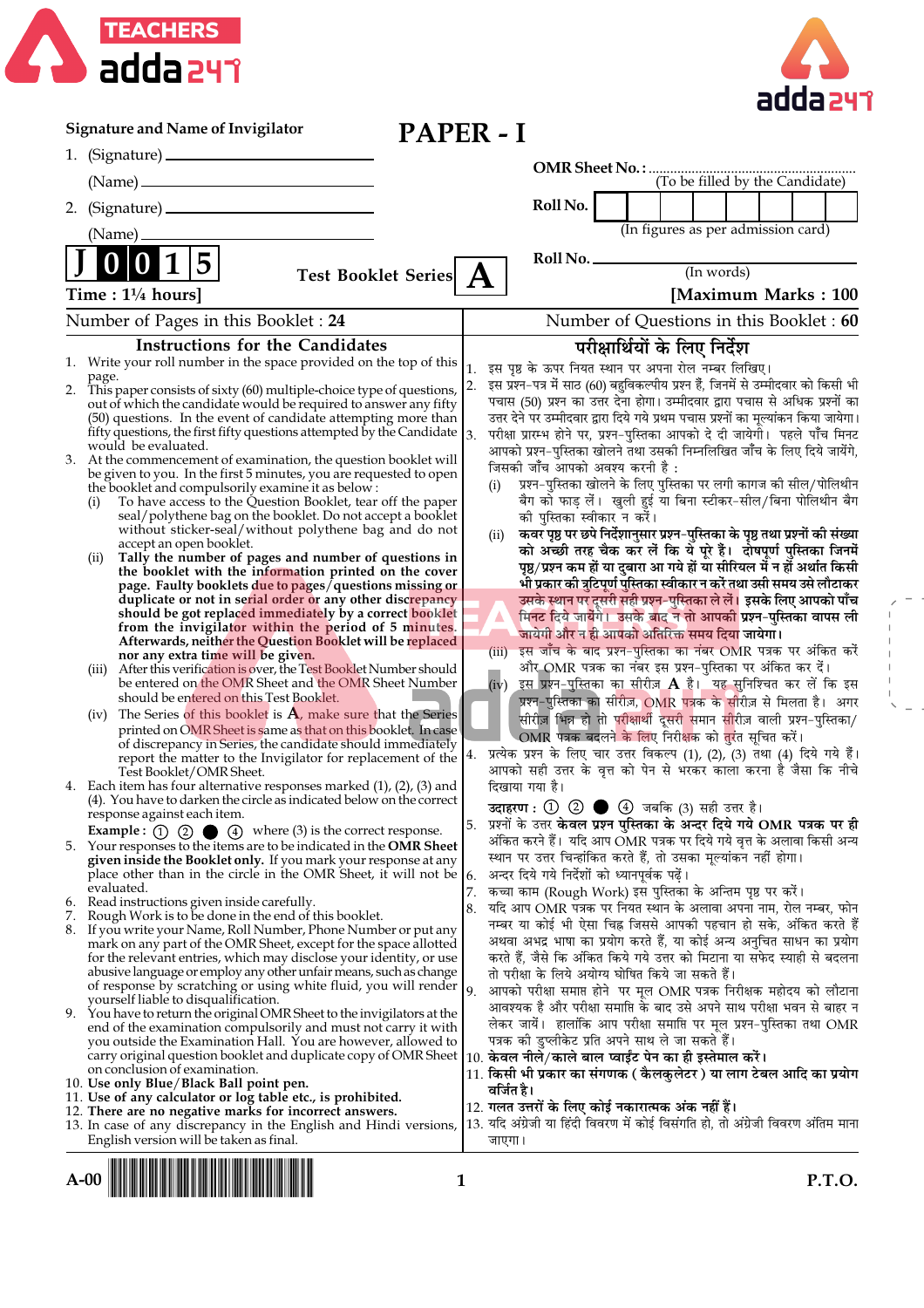# PAPER - I

- Note: This paper contains Sixty (60) multiple choice questions, each question carrying two (2) marks.
	- Candidate is expected to answer any Fifty (50) questions.
	- In case more than Fifty (50) questions are attempted, only the first Fifty (50) questions will be evaluated.
- Which of the following is the highest level of cognitive ability?  $1.$ 
	- Understanding (3)  $(1)$ Knowing  $(2)$ Analysing  $(4)$ Evaluating
- $2.$ Which of the following factors does not impact teaching?
	- Teacher's knowledge  $(1)$
	- $(2)$ Class room activities that encourage learning
	- $(3)$ Socio-economic background of teachers and students
	- Learning through experience  $(4)$
- Which of the following statements about teaching aids are correct?  $3.$ 
	- They help in retaining concepts for longer duration.  $(a)$
	- $(b)$ They help students learn better.
	- $(c)$ They make teaching learning process interesting.
	- They enhance rote learning.  $(d)$

Select the correct answer from the codes given below :

- (a), (b), (c) and (d)  $(1)$  $(2)$  $(a)$ ,  $(b)$  and  $(c)$
- $(3)$  $(b)$ ,  $(c)$  and  $(d)$  $(4)$  $(a)$ ,  $(b)$  and  $(d)$
- $\overline{4}$ . Techniques used by a teacher to teach include :
	- $(a)$ Lecture
	- Interactive lecture  $(b)$
	- (c) Group work
	- (d) Self study

Select the correct answer from the codes given below :

- $(1)$  $(a)$ ,  $(b)$  and  $(c)$  $(2)$ (a), (b), (c) and (d)
- $(b)$ ,  $(c)$  and  $(d)$  $(4)$  (a), (b) and (d)  $(3)$



 $\overline{2}$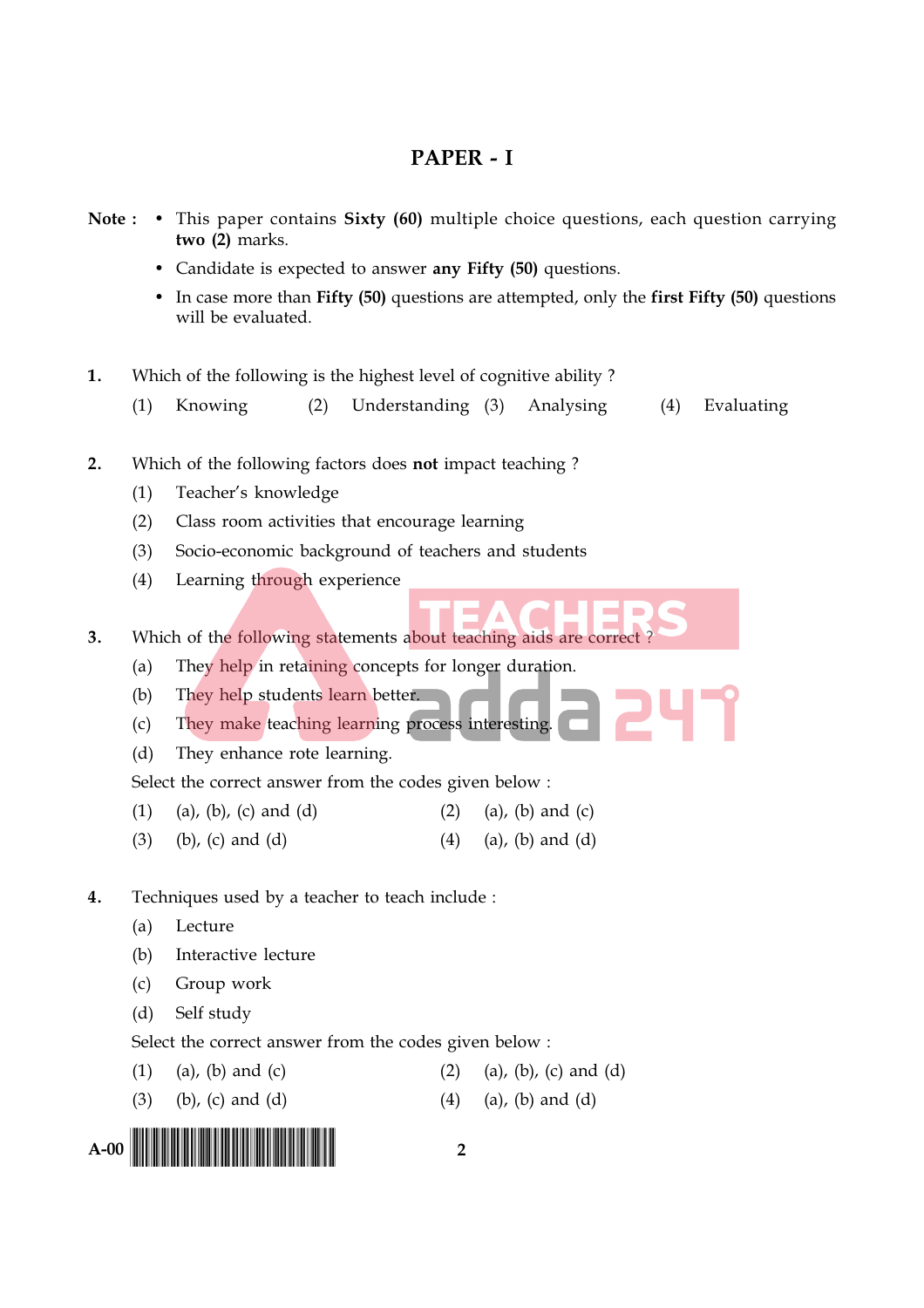# प्रश्नपत्र $-1$

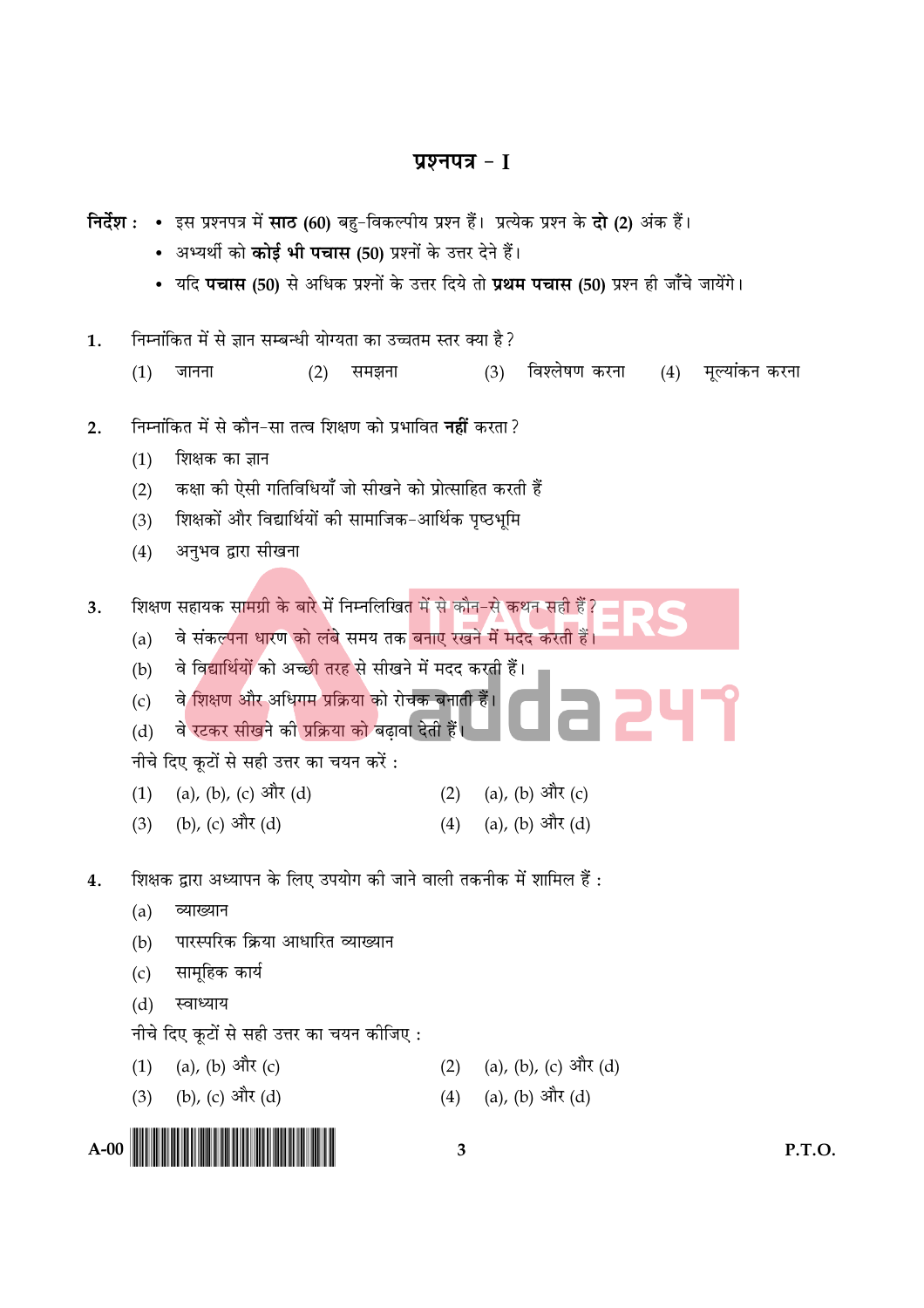- $5<sub>1</sub>$ Achievement tests are commonly used for the purpose of :
	- $(1)$ Making selections for a specific job
	- $(2)$ Selecting candidates for a course
	- Identifying strengths and weaknesses of learners  $(3)$
	- $(4)$ Assessing the amount of learning after teaching
- 6. A good teacher is one who:
	- $(1)$ gives useful information
	- $(2)$ explains concepts and principles
	- $(3)$ gives printed notes to students
	- inspires students to learn  $(4)$
- 7. Which of the following statements regarding the meaning of research are correct?
	- Research refers to a series of systematic activity or activities undertaken to find out the  $(a)$ solution of a problem.
	- It is a systematic, logical and an unbiased process wherein verification of hypothesis, (b) data analysis, interpretation and formation of principles can be done.
	- It is an intellectual enquiry or quest towards truth.  $(c)$
	- $(d)$ It leads to enhancement of knowledge.

Select the correct answer from the codes given below

- $(1)$  $(a)$ ,  $(b)$  and  $(c)$  $(2)$  $(b)$ ,  $(c)$  and  $(d)$
- $(a)$ ,  $(c)$  and  $(d)$  $(4)$  (a), (b), (c) and (d)  $(3)$
- 8. A good thesis writing should involve :
	- reduction of punctuation and grammatical errors to a minimum.  $(a)$
	- careful checking of references.  $(b)$
	- consistency in the way the thesis is written.  $(c)$
	- a clear and well written abstract.  $(d)$

Select the correct answer from the codes given below:

- $(1)$ (a), (b), (c) and (d)  $(2)$  (a), (b) and (c)
- $(4)$  (b), (c) and (d)  $(3)$  $(a)$ ,  $(b)$  and  $(d)$



 $\overline{\mathbf{4}}$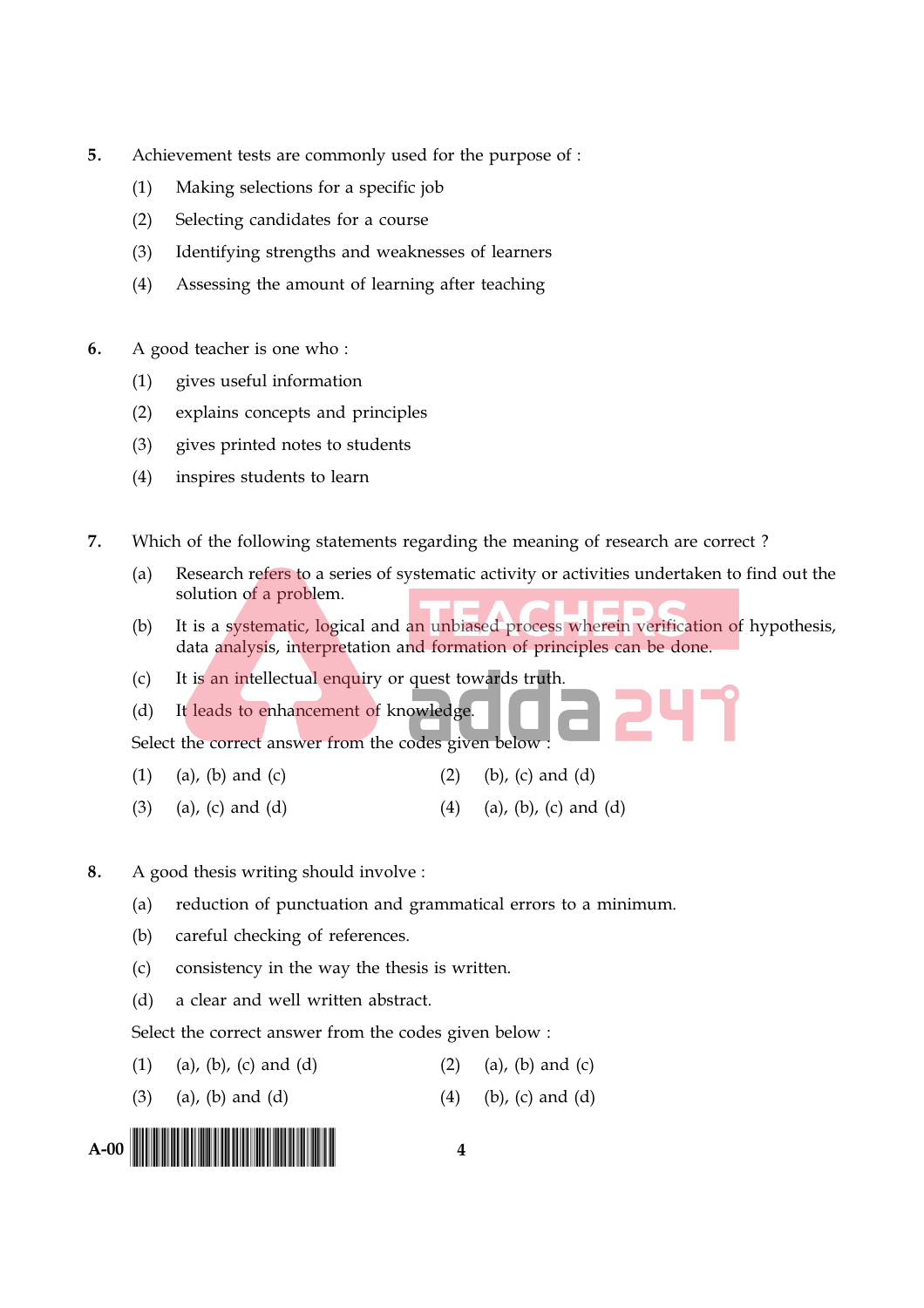- उपलब्धि परीक्षण प्राय: निम्न में से किसके लिए प्रयुक्त किए जाते हैं? 5.
	- किसी विशिष्ट कार्य हेतु चयन करने के लिए  $(1)$
	- किसी पाठ्यक्रम हेतु प्रत्याशियों के चयन के लिए  $(2)$
	- सीखने वालों के सबल व दुर्बल पक्षों की पहचान के लिए  $(3)$
	- शिक्षण के पश्चात् सीखने की मात्रा के मूल्यांकन के लिए  $(4)$
- एक अच्छा शिक्षक वह है, जो : 6.
	- उपयोगी सूचनायें देता है।  $(1)$
	- संकल्पनाओं और सिद्धांतों को स्पष्ट करता है।  $(2)$
	- विद्यार्थियों को मुद्रित नोट्स देता है।  $(3)$
	- छात्रों को सीखने के लिए अभिप्रेरित करता है।  $(4)$
- 'अनुसंधान' शब्द का अर्थ के संबंध में निम्नलिखित में से कौन-से कथन सत्य हैं ? 7.
	- अनुसंधान का तात्पर्य किसी समस्या के समाधान का पता लगाने के लिए शुरू की गई व्यवस्थित कार्यकलाप  $(a)$ अथवा कार्यकलापों की शृंखला से है।
	- यह एक व्यवस्थित, तार्किक और निष्पक्ष प्रक्रिया है जिसमें परिकल्पना का परीक्षण, आंकड़ों का विश्लेषण,  $(b)$ सिद्धांतों की व्याख्या और रचना की जा सकती है।

2247

- यह सत्य के प्रति बौद्धक जाँच अथवा खोज है।  $(c)$
- इससे ज्ञान में वृद्धि होती है।  $(d)$

निम्नलिखित कूटों से सही उत्तर का चयन कीजिए:

- (a), (b) और (c) (2) (b), (c) और (d)  $(1)$
- (a), (c) और (d) (4) (a), (b), (c) और (d)  $(3)$
- एक अच्छे शोध प्रबंध लेखन में शामिल हैं : 8.
	- विराम चिह्न में कमी और न्यूनतम व्याकरणिक अशुद्धियाँ।  $(a)$
	- संदर्भों की सावधानीपूर्वक जाँच।  $(b)$
	- शोध प्रबंध लेखन में निरंतरता।  $(c)$
	- स्पष्ट और अच्छी तरह से लिखा हुआ सारांश।  $(d)$

नीचे दिए कूटों से सही उत्तर का चयन कीजिए:

- (a), (b), (c) और (d) (2) (a), (b) और (c)  $(1)$
- (a), (b) और (d)  $(4)$  (b), (c) और (d)  $(3)$

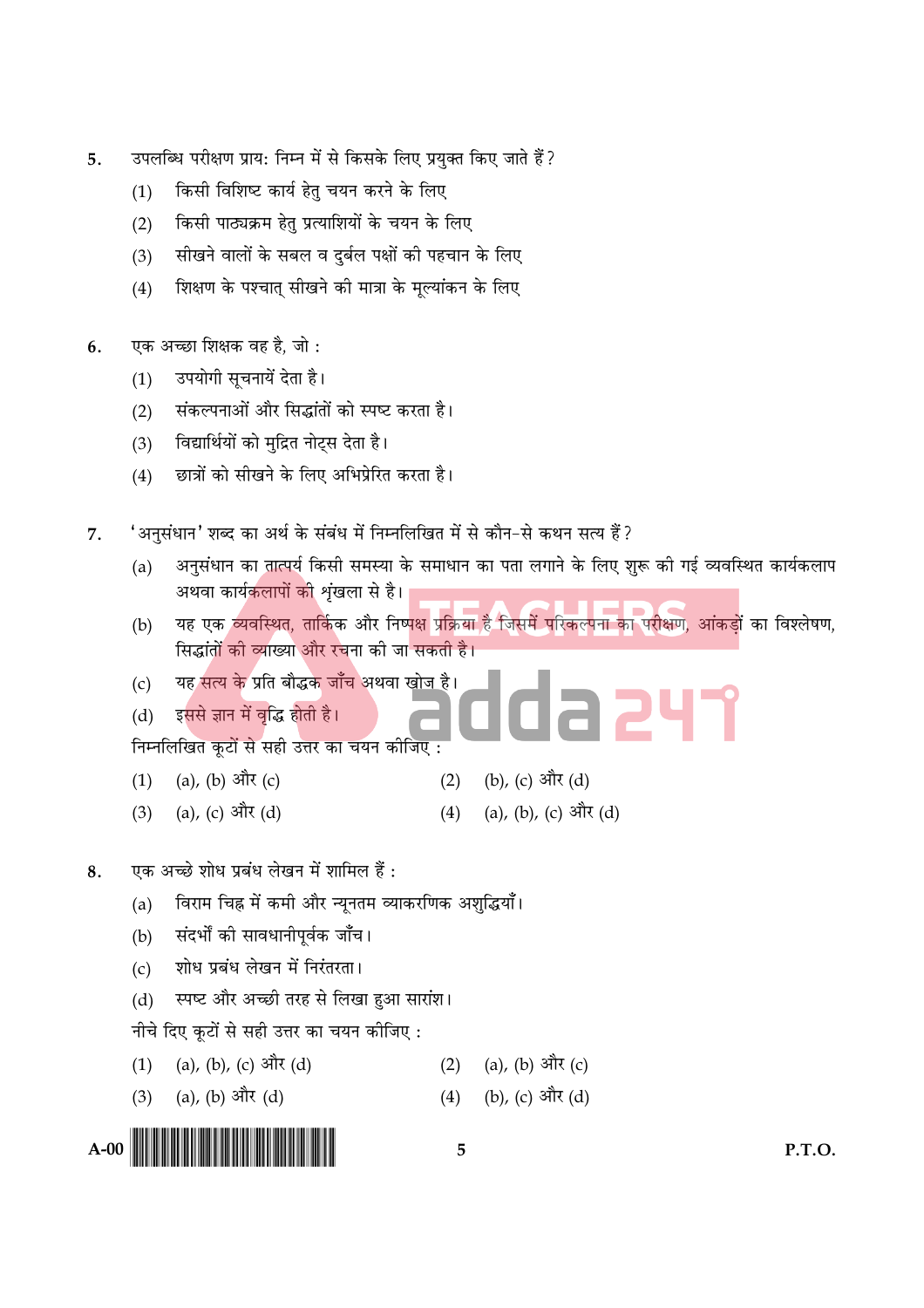- 9. Jean Piaget gave a theory of cognitive development of humans on the basis of his:
	- $(1)$ Fundamental Research Applied Research  $(2)$
	- (4) Evaluation Research  $(3)$ **Action Research**
- "Male and female students perform equally well in a numerical aptitude test." This statement  $10.$ indicates a :
	- $(1)$ research hypothesis  $(2)$ null hypothesis
	- $(3)$ directional hypothesis (4) statistical hypothesis
- The conclusions/findings of which type of research cannot be generalized to other  $11.$ situations?
	- (2) Descriptive Research Historical Research  $(1)$ **Experimental Research**  $(3)$  $(4)$ Causal Comparative Research
- $12.$ Which of the following steps are required to design a questionnaire?
	- Writing primary and secondary aims of the study.  $(a)$
	- Review of the current literature.  $(b)$
	- Prepare a draft of questionnaire.  $(c)$
	- Revision of the draft.  $(d)$

Select the correct answer from the codes given below :

- $(1)$  $(a)$ ,  $(b)$  and  $(c)$  $(2)$  (a), (c) and (d)
- $(b)$ ,  $(c)$  and  $(d)$  $(4)$  (a), (b), (c) and (d)  $(3)$



 $6\phantom{1}$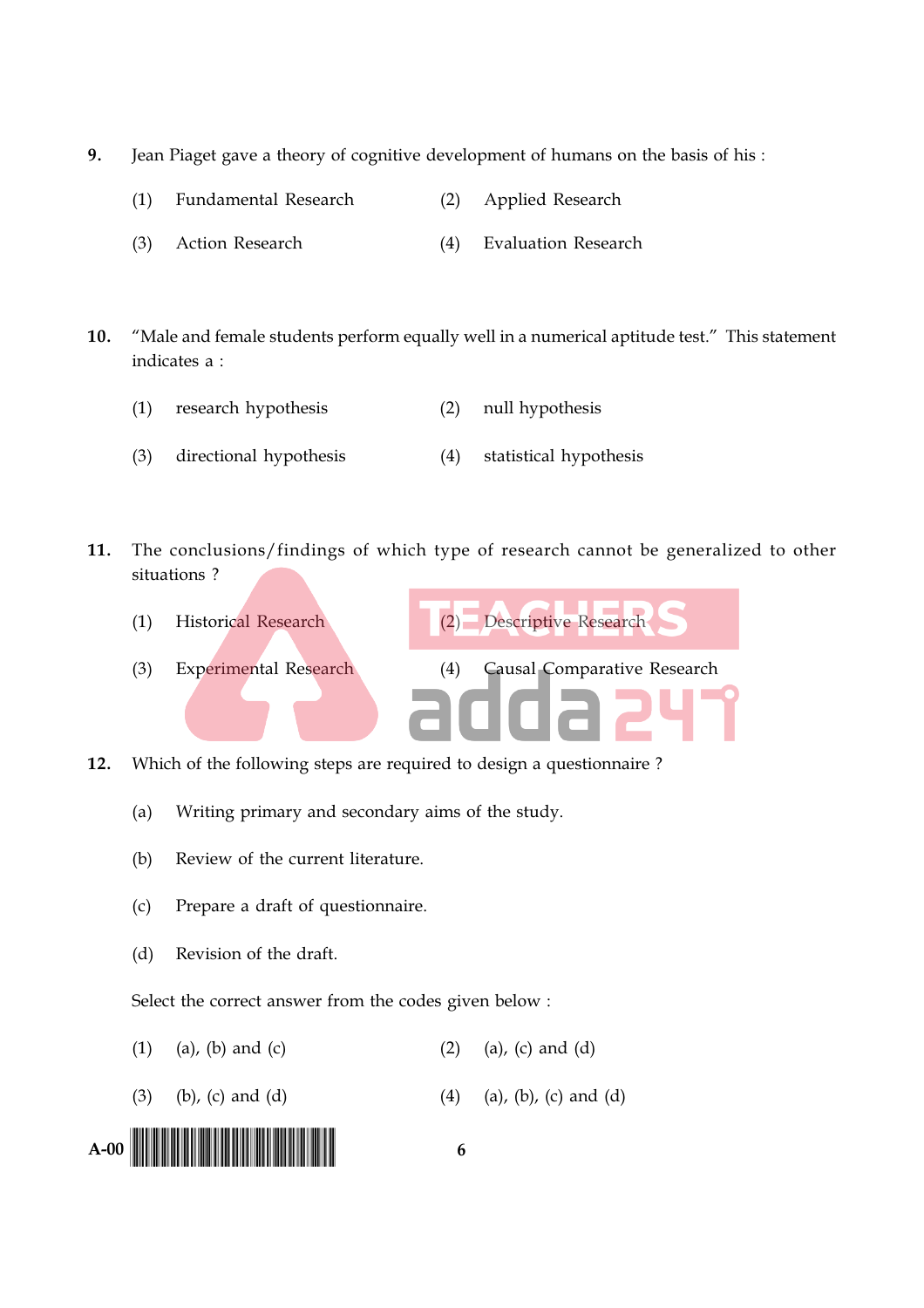- निम्नलिखित में से किस आधार पर ज्यां प्याजे ने मानव विकास का संज्ञानात्मक सिद्धान्त दिया? 9.
	- मौलिक अनुसंधान (2) प्रायोगिक अनुसंधान  $(1)$
	- क्रियात्मक अनुसंधान (4) मूल्यांकन अनुसंधान  $(3)$
- ''एक संख्यात्मक अभिक्षमता परीक्षण में पुरुष तथा महिला विद्यार्थी एक समान प्रदर्शन करते हैं।'' यह कथन निम्न में 10. से किसको इंगित करता है?
	- (1) अनुसंधान परिकल्पना (2) शून्य परिकल्पना
	- (4) सांख्यकीय परिकल्पना दिशात्मक परिकल्पना  $(3)$
- निम्नलिखित में से किस प्रकार के अनुसंधान के सारांशों/निष्कर्षों को अन्य स्थितियों से सामान्यीकृत नहीं किया जा  $11.$ सकता है?



- 12. एक-प्रश्नावली तैयार करते समय निम्नलिखित में से कौन-से कदम उठाए जाने की आवश्यकता है?
	- अध्ययन के प्राथमिक और द्वितीयक उद्देश्य लेखन।  $(a)$
	- वर्तमान साहित्य की समीक्षा।  $(b)$
	- प्रश्नावली का प्रारूप तैयार करना।  $(c)$
	- (d) प्रारूप का पुनरीक्षण।

नीचे दिए कूटों से सही उत्तर का चयन कीजिए।

- (1) (a), (b) और (c) (2) (a), (c) और (d)
- $(3)$  (b), (c) और (d) (4) (a), (b), (c) और (d)

 $\overline{7}$ 

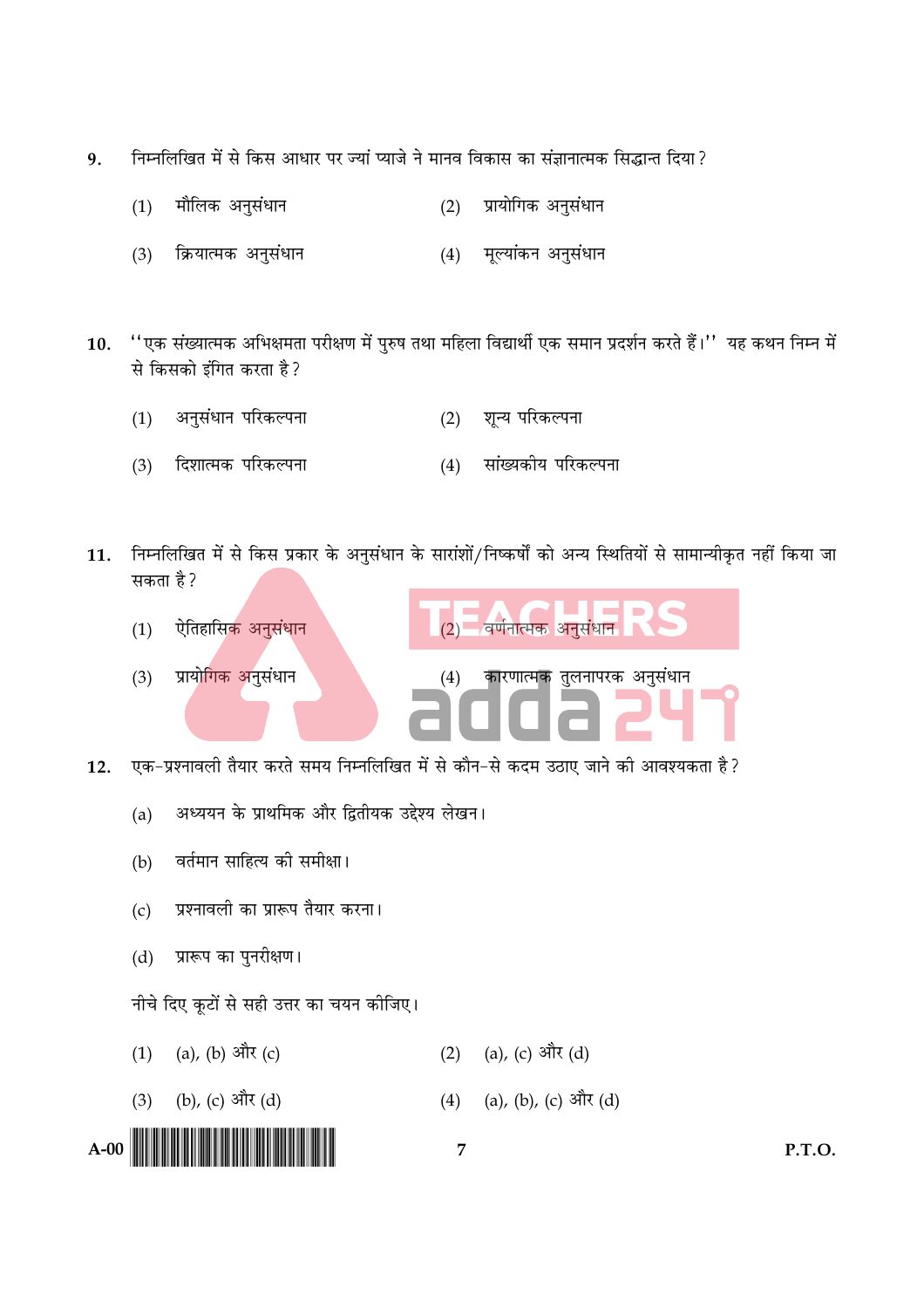### Read the following passage carefully and answer questions 13 to 18.

Story telling is not in our genes. Neither it is an evolutionary history. It is the essence of what makes us Human.

Human beings progress by telling stories. One event can result in a great variety of stories being told about it. Sometimes those stories differ greatly. Which stories are picked up and repeated and which ones are dropped and forgotten often determines how we progress. Our history, knowledge and understanding are all the collections of the few stories that survive. This includes the stories that we tell each other about the future. And how the future will turn out depends partly, possibly largely, on which stories we collectively choose to believe.

Some stories are designed to spread fear and concern. This is because some story-tellers feel that there is a need to raise some tensions. Some stories are frightening, they are like totemic warnings : "Fail to act now and we are all doomed." Then there are stories that indicate that all will be fine so long as we leave everything upto a few especially able adults. Currently, this trend is being led by those who call themselves "rational optimists". They tend to claim that it is human nature to compete and to succeed and also to profit at the expense of others. The rational optimists however, do not realize how humanity has progressed overtime through amiable social networks and how large groups work in less selfishness and in the process accommodate rich and poor, high and low alike. This aspect in story-telling is considered by the 'Practical Possibles', who sit between those who say all is fine and cheerful and be individualistic in your approach to a successful future, and those who ordain pessimism and fear that we are doomed.

What the future holds for us is which stories we hold on to and how we act on them.

200224

## Answer the following questions :

- Our knowledge is a collection of :  $13<sup>7</sup>$ 
	- all stories that we have heard during our life-time  $(1)$
	- $(2)$ some stories that we remember
	- $(3)$ a few stories that survive
	- $(4)$ some important stories

#### 14. Story telling is :

- $(1)$ an art
- $(3)$ in our genes

 $(2)$  a science

8

(4) the essence of what makes us human

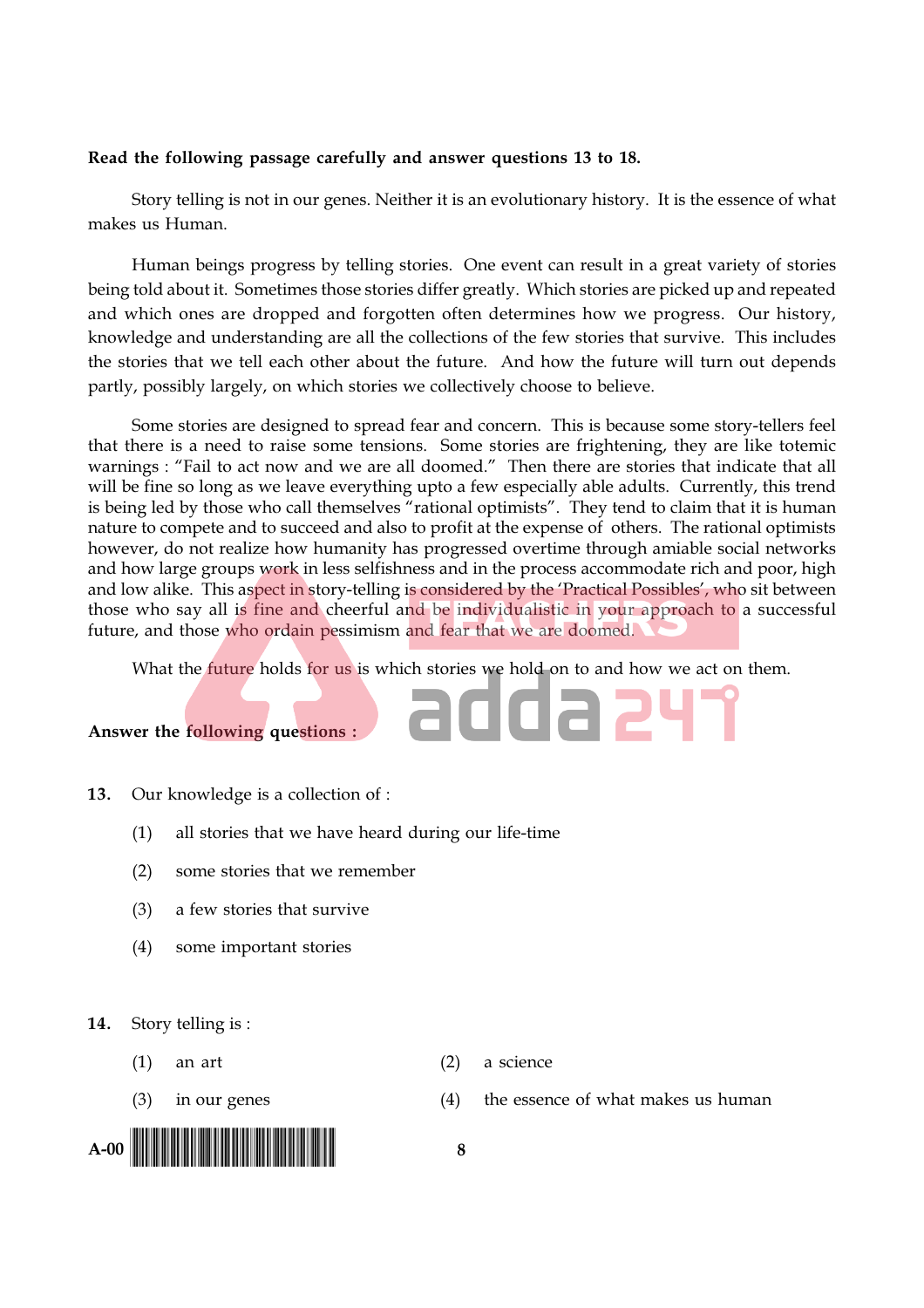# निम्नलिखित अनुच्छेद को सावधानीपूर्वक पढ़िए और 13 से 18 तक के प्रश्नों के उत्तर दीजिए:

कथावाचन हमारे जीन में नहीं है। यह विकासमूलक इतिहास भी नहीं है। यह वह तत्व है जो हमें मानव बनाता है।

मानव कथा वाचन के माध्यम से प्रगति करता है। किसी विशेष घटना का परिणाम कथा के कई विविध रूपों में सामने आता है. जिसके बारे में लोग कहते हैं। कभी-कभी उन कहानियों में भारी अंतर होता है। किस कहानी का वाचन हो रहा है और उसे दोहराया जा रहा है तथा किस कथा को छोड दिया गया और भला दिया जाता है जिससे बहुधा यह निर्धारित होता है कि हमने कैसे प्रगति की। हमारा इतिहास, ज्ञान और समझ – ये सभी कुछ कहानियों के संग्रह हैं जो जीवित रहते हैं। इसमें वे कहानियाँ भी शामिल हैं जो हम भविष्य के बारे में एक-दुसरे को कहते हैं। और भविष्य कैसा होगा यह आंशिक अथवा संभवत: व्यापक रूप से उन कहानियों के चयन पर निर्भर करता है जिन पर हमारा सामूहिक रूप से विश्वास होता है।

कुछ कहानियाँ तो डर और चिंता फैलाने के लिए गढ़ी जाती हैं। ऐसा इसलिए कि कुछ कथा वाचक ऐसा महसूस करते हैं कि कुछ तनाव पैदा करने की ज़रूरत है। कुछ डरावनी कहानियाँ होती हैं, वे टोटमी चेतावनी जैसी होती हैं : ''अभी कुछ नहीं किए तो हम सबका सर्वनाश हो जाएगा।'' इसके बाद कुछ ऐसी कहानियाँ होती हैं जो इस बात की ओर संकेत करती हैं कि सब कुछ अच्छा होगा यदि हम सब कुछ विशेष रूप से चन्द सक्षम वयस्कों के भरोसे छोड़ देंगे। इस समय यह प्रवृत्ति उन लोगों द्वारा आगे बढाई जा रही है जो अपने आपको '' विवेकी आशावादी'' कहते हैं। वे यह दावा करते हैं कि प्रतिस्पर्धा करना, सफल होना और दूसरों की कीमत पर लाभ लेना ही मानव स्वभाव है। हालांकि विवेकी आशावादी यह अनुभव नहीं करते कि भद्र सामाजिक ताने-बाने के माध्यम से मानवता ने समय के साथ कैसे प्रगति की है और कैसे बडे समाज का समूह न्यूनतम स्वार्थ से कार्य करता है तथा प्रक्रिय<mark>ा में धनी</mark> और निर्धन एवं ऊँँच–नीच को समान रूप से कैसे समायोजित करता है। कथा–वाचन के इस पहलू पर ''व्यावहारिक सम्भाव्यों'' द्वारा विचार किया जाता है, जो उन लोगों के मध्य का मार्ग अपनाते हैं जो यह कहते हैं कि सब ठीक-ठाक है, खुश रहो और सुखद भविष्य के लिए अपने व्यवहार में व्यक्तिवादी बनो और वे लोग ज<mark>ो</mark> निराशावाद और भय का दामन थामते हैं, वे यह मानते हैं कि हम सबका सर्वनाश हो जाएगा।

हमारा भविष्य यह है कि हम किस कहानी को आगे बढ़ाते हैं और हम उस पर किस तरह से कार्य करते हैं।

# निम्नलिखित प्रश्नों के उत्तर दीजिए:

हमारा ज्ञान निम्न में से किसका समूह है ? 13.

- वे सभी कहानियाँ जिन्हें हमने अपने जीवन काल में सुना है।  $(1)$
- कुछ ऐसी कहानियाँ जिन्हें हम याद करते हैं।  $(2)$
- कुछ कहानियाँ जो जीवित रहती हैं।  $(3)$
- कुछ महत्वपूर्ण कहानियाँ।  $(4)$

कथा वाचन निम्न में से क्या है? 14.

- $(1)$ एक कला
- हमारे जीन में है  $(3)$
- एक विज्ञान  $(2)$

 $\boldsymbol{q}$ 

एक तत्व जो हमें मानव बनाता है  $(4)$ 

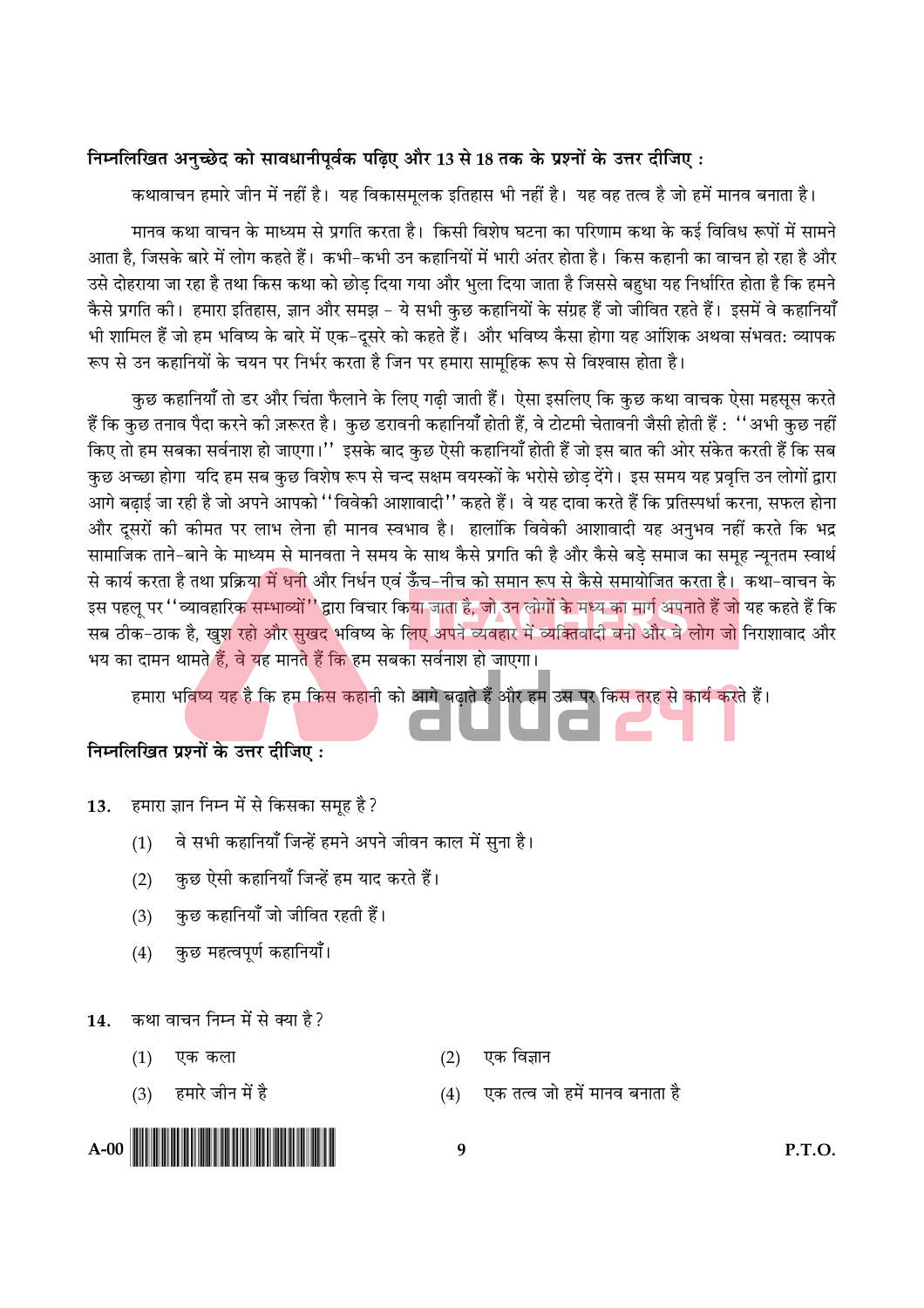How the future will turn out to be, depends upon the stories? 15.

- We collectively choose to believe in  $(1)$
- $(2)$ Which are repeatedly narrated
- Designed to spread fear and tension  $(3)$
- $(4)$ Designed to make prophecy

#### 16. Rational optimists :

- $(a)$ Look for opportunities.
- $(b)$ Are sensible and cheerful.
- $(c)$ Are selfishly driven.

Identify the correct answer from the codes given below :

- $(a)$ ,  $(b)$  and  $(c)$  $(2)$  $(a)$  only  $(1)$
- $(3)$  $(a)$  and  $(b)$  only  $(4)$ (b) and (c) only

17. Humans become less selfish when:

- they work in large groups  $(1)$
- $(3)$ they listen to cheerful stories
- 'Practical Possibles' are the ones who 18.
	- follow Midway Path are doom-mongers  $(1)$  $(2)$ 
		- are cheerful and carefree  $(4)$

they listen to frightening stories

they work in solitude

19. Effectiveness of communication can be traced from which of the following?

 $(2)$ 

 $(4)$ 

- $(a)$ Attitude surveys
- $(b)$ Performance records

are self-centred

 $(3)$ 

- Students attendance  $(c)$
- Selection of communication channel  $(d)$

Select the correct answer from the codes given below :

- $(a)$ ,  $(b)$  and  $(c)$  $(1)$ (a), (b), (c) and (d)  $(2)$
- $(a)$ ,  $(b)$  and  $(d)$  $(b)$ ,  $(c)$  and  $(d)$  $(4)$  $(3)$

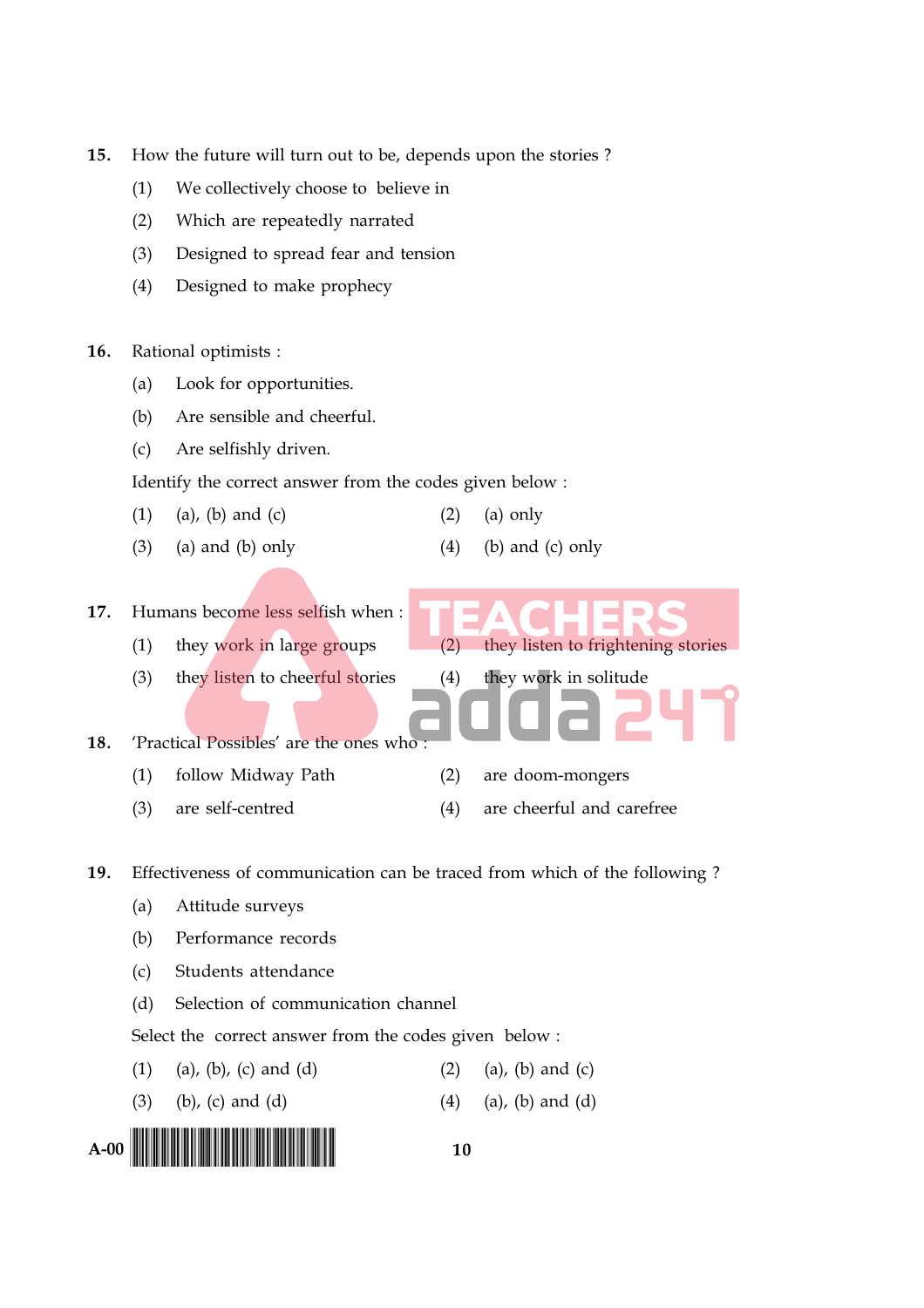- कहानियों के आधार पर हमारा भविष्य कैसा होगा ? 15.
	- हम सामूहिक रूप से विश्वास का चयन करते हैं।  $(1)$
	- जो बार-बार कही जाती हैं।  $(2)$
	- भय और तनाव फैलाने के लिए विरूपित की जाती हैं।  $(3)$
	- भविष्य बताने के लिए विरूपित की जाती हैं।  $(4)$

#### विवेकी आशावादी : 16.

- अवसरों की ताक में रहते हैं।  $(a)$
- संवेदनशील और प्रसन्न रहते हैं।  $(b)$
- $(c)$ स्वार्थी होते हैं।

नीचे दिए कूटों से सही उत्तर दीजिए:

- (a), (b) और (c)  $(1)$
- केवल (a) और (b)  $(3)$
- मानव कम स्वार्थी होते हैं जब : 17.
	- वे बड़े समूह में कार्य करते हैं।  $(1)$
	- े वे आनंददायी कहानियाँ सुनते हैं।  $(3)$
- 'क्रियात्मक संभाव्य' वे हैं जो : 18.
	- मध्यमार्ग पर चलते हैं।  $(1)$
	- आत्म-केन्द्रित होते हैं।  $(3)$
- वे डरावनी कहानियाँ सुनते हैं।  $(2)$ वे अकेले काम करते हैं।  $(4)$  $(2)$ विनाश का हौवा खडा करने वाले होते हैं। प्रसन्न और बेपरवाह होते हैं।  $(4)$

केवल (a)

केवल (b) और (c)

 $(2)$ 

 $(4)$ 

- निम्नलिखित में से किससे सम्प्रेषण की प्रभावशीलता का पता लगाया जा सकता है? 19.
	- अभिवृत्ति सर्वेक्षण  $(a)$
	- कार्य निष्पादन रिकॉर्ड  $(b)$
	- विद्यार्थियों की उपस्थिति  $(c)$
	- सम्प्रेषण माध्यम का चयन  $(d)$
	- नीचे दिए कूटों से सही उत्तर का चयन कीजिए:
	- (a), (b), (c) और (d) (2) (a), (b) और (c)  $(1)$ (b), (c) और (d)  $(4)$  (a), (b) और (d)  $(3)$

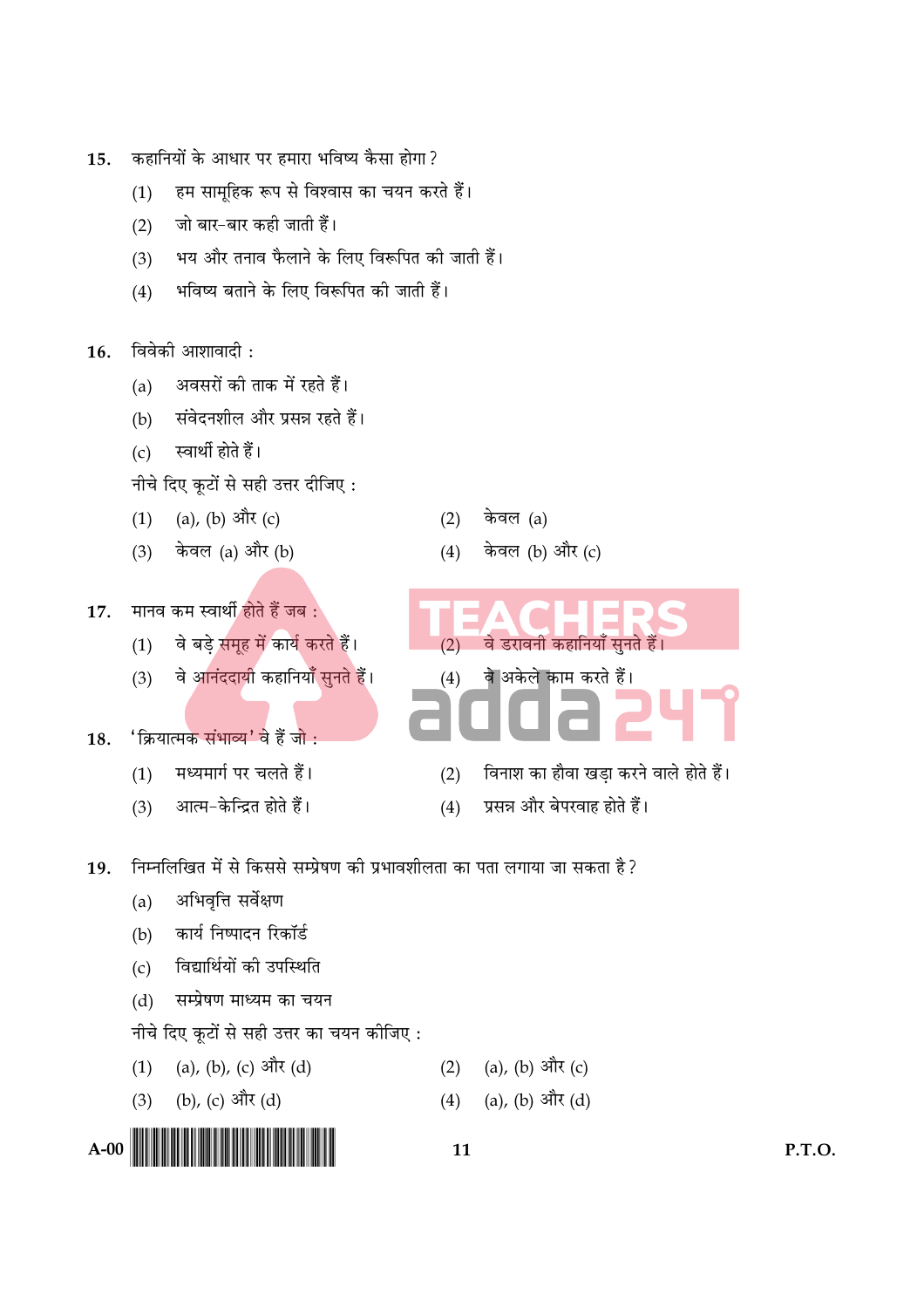$20.$ Formal communication tends to be fast and flexible. Assertion (A)  $\mathbf{r}$ 

Reason (R)  $\mathbf{r}$ Formal communication is a systematic and orderly flow of information.

- Both  $(A)$  and  $(R)$  are correct and  $(R)$  is correct explanation of  $(A)$  $(1)$
- $(2)$ Both  $(A)$  and  $(R)$  are correct, but  $(R)$  is not correct explanation of  $(A)$
- $(3)$ (A) is correct but,  $(R)$  is false
- $(4)$  $(A)$  is false but,  $(R)$  is correct
- Which of the following are the characteristic features of communication? 21.
	- Communication involves exchange of ideas, facts and opinions.  $(a)$
	- $(b)$ Communication involves both information and understanding.
	- Communication is a continuous process.  $(c)$
	- $(d)$ Communication is a circular process.

Select the correct answer from the codes given below :

- $(a)$ ,  $(b)$  and  $(c)$  $(2)$  $(a)$ ,  $(b)$  and  $(d)$  $(1)$
- $(3)$  $(b)$ ,  $(c)$  and  $(d)$

22. The term 'grapevine' is also known as :

> Informal communication Downward communication  $(1)$  $(2)$  $(3)$ Upward communication Horizontal communication  $(4)$

 $(4)$ 

Which of the following is not a principle of effective communication? 23.

- $(1)$ Persuasive and convincing dialogue
- $(3)$ One-way transfer of information
- In communication, the language is : 24.
	- $(1)$ The verbal code  $(2)$ Intrapersonal
	- The non-verbal code  $(3)$ The symbolic code  $(4)$
- 25 The next term in the series is: 2, 5, 9, 19, 37, ?



Participation of the audience  $(2)$ 

(a), (b), (c) and (d)

 $(4)$ Strategic use of grapevine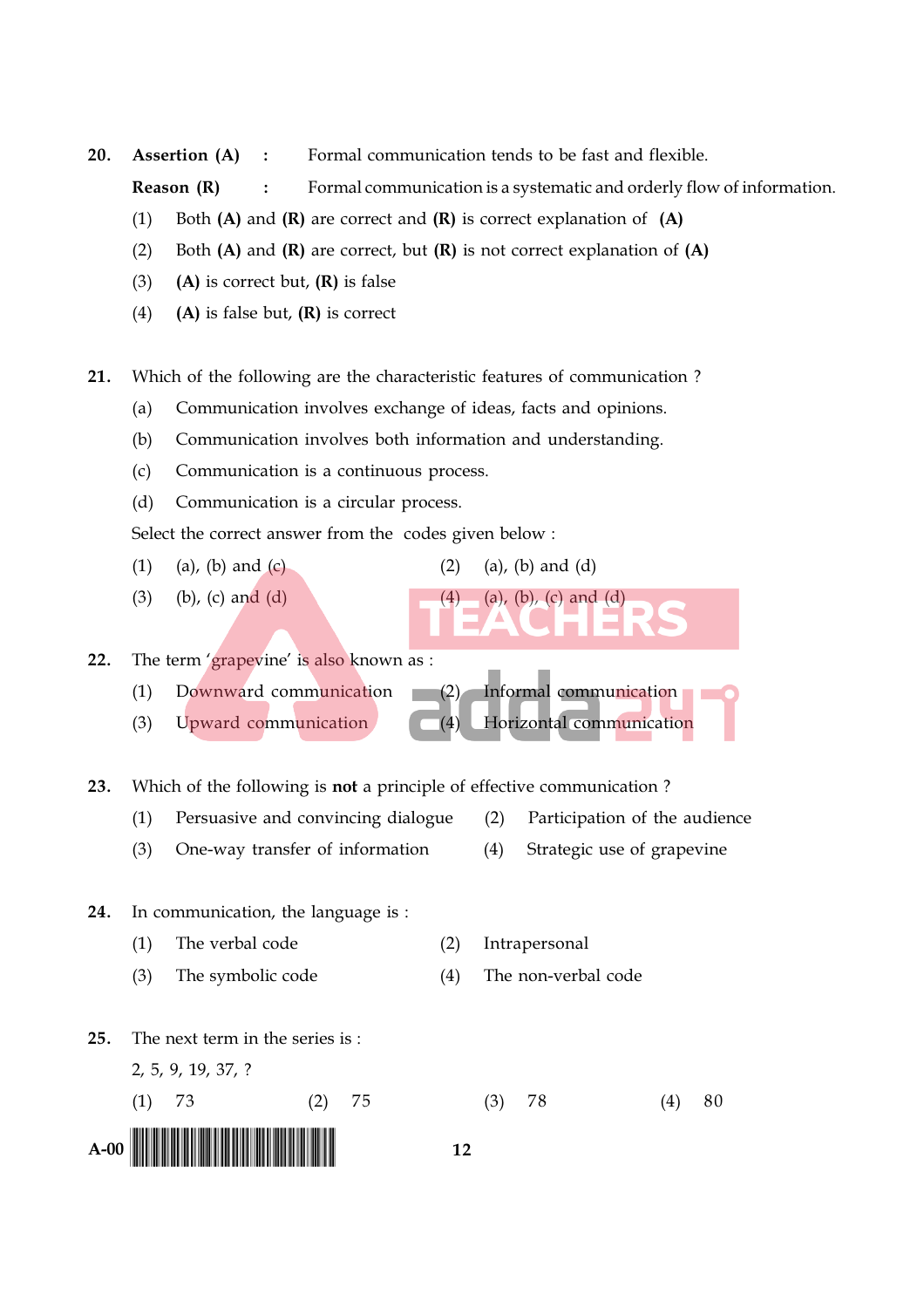अभिकथन (A) औपचारिक सम्प्रेषण त्वरित और लचीला होना चाहिए। 20.  $\cdot$ :

सूचना का औपचारिक सम्प्रेषण एक योजनाबद्ध और व्यवस्थित प्रवाह है। तर्क (R)  $\ddot{\cdot}$ 

- दोनों (A) और (R) सत्य हैं और (R), (A) का सही स्पष्टीकरण है।  $(1)$
- दोनों (A) और (R) सत्य हैं, परंतु (R), (A) का सही स्पष्टीकरण नहीं है।  $(2)$
- (A) सत्य है, परन्तु (R) असत्य है।  $(3)$
- (A) असत्य है, परन्तु (R) सत्य है।  $(4)$

निम्नलिखित में से कौन सम्प्रेषण की विशेषताएँ हैं?  $21.$ 

- सम्प्रेषण में विचारों. तथ्यों और मतों का आदान-प्रदान शामिल है।  $(a)$
- सम्प्रेषण में सूचना और समझ दोनों शामिल हैं।  $(b)$
- सम्प्रेषण एक सतत प्रक्रिया है।  $(c)$
- सम्प्रेषण एक वृत्तीय प्रक्रिया है।  $(d)$

नीचे दिए गए कूटों से सही उत्तर का चयन कीजिए:

- (a), (b) और (c)  $(1)$
- (b), (c) और (d)  $(3)$

'ग्रेपवाइन' (दाखलता) शब्द निम्नांकित में से किस रूप में भी जाना जाता है?  $22.$ 

नीचे की ओर संचार  $(1)$  $(2)$ अनौपचारिक संचार ऊपर की ओर संचार  $(3)$ क्षेतिज संचार

 $(2)$ 

(a), (b) और (d)

(a), (b), (c) और (d) □

निम्नलिखित में से कौन प्रभावी सम्प्रेषण का सिद्धान्त **नहीं** है? 23.

- प्रत्ययकारी और विश्वासोत्पादक वार्ता  $(2)$ श्रोताओं की भागीदारी  $(1)$
- (4) ग्रेपवाइन का रणनीतिक उपयोग सूचना का एकतरफा अन्तरण  $(3)$

#### सम्प्रेषण में भाषा होती है: 24.

- अन्तर्वैयक्तिक वाचिक कूट  $(1)$  $(2)$
- गैर वाचिक कूट प्रतीकात्मक कूट  $(3)$  $(4)$
- इस शृंखला की अगली संख्या क्या होगी?  $25.$ 2, 5, 9, 19, 37, ?  $(1)$  73  $(2)$ 75  $(3)$ 78 <u> Harris Alban III (</u>  $A-00$ 13

 $P.T.O.$ 

 $(4)$  80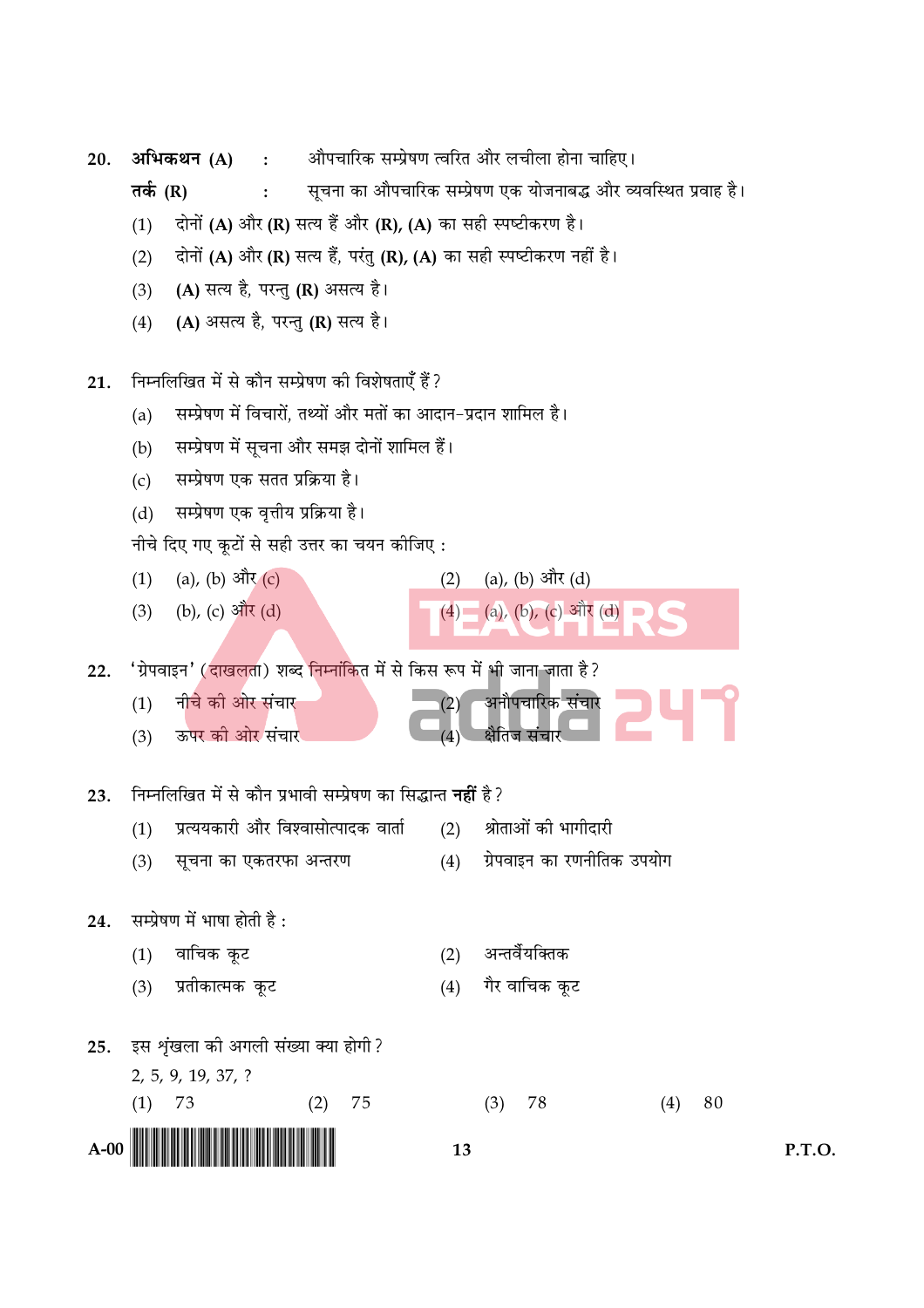- In certain code MATHURA is coded as JXQEROX. The code of HOTELS will be : 26.
	- **LEOIBP ELOBIP**  $(3)$ **LEBIOP**  $(4)$ **ELIPOB**  $(1)$  $(2)$
- One day Prakash left home and walked 10 km towards south, turned right and walked 27. 5 km, turned right and walked 10 km and turned left and walked 10 km. How many km will he have to walk to reach his home straight?
	- $(1)$  10  $(2)$ 20  $(3)$ 15  $(4)$ 30
- A girl introduced a boy as the son of the daughter of the father of her uncle. The boy is 28. related to the girl as :
	- (1) Brother  $(2)$ Uncle Nephew  $(4)$  Son  $(3)$
- 29. In an examination 10,000 students appeared. The result revealed the number of students who have:

| passed in all five subjects                                  |     | 5583               |      |  |  |  |  |  |
|--------------------------------------------------------------|-----|--------------------|------|--|--|--|--|--|
| passed in three subjects only                                | $=$ | 1400               |      |  |  |  |  |  |
| passed in two subjects only                                  | $=$ | 1200               |      |  |  |  |  |  |
| passed in one subject only                                   | $=$ | 735                |      |  |  |  |  |  |
| failed in English only                                       |     | 75                 |      |  |  |  |  |  |
| failed in Physics only                                       |     | 145                |      |  |  |  |  |  |
| failed in Chemistry only                                     |     | 140                |      |  |  |  |  |  |
| failed in Mathematics only                                   |     | 200                |      |  |  |  |  |  |
| failed in Bio-science only                                   |     | 157                |      |  |  |  |  |  |
| The number of students passed in at least four subjects is : |     |                    |      |  |  |  |  |  |
| 6300<br>6900<br>(1)<br>$\left(2\right)$                      |     | 7300<br>(3)<br>(4) | 7900 |  |  |  |  |  |

- At present a person is 4 times older than his son and is 3 years older than his wife. After  $30.$ 3 years the age of the son will be 15 years. The age of the person's wife after 5 years will be :
	- $(1)$ 42  $(2)$ 48  $(3)$  45  $(4)$ 50
- If we want to seek new knowledge of facts about the world, we must rely on reason of the 31. type :
- (1) Inductive  $(2)$ Deductive  $(3)$ Demonstrative (4) Physiological 14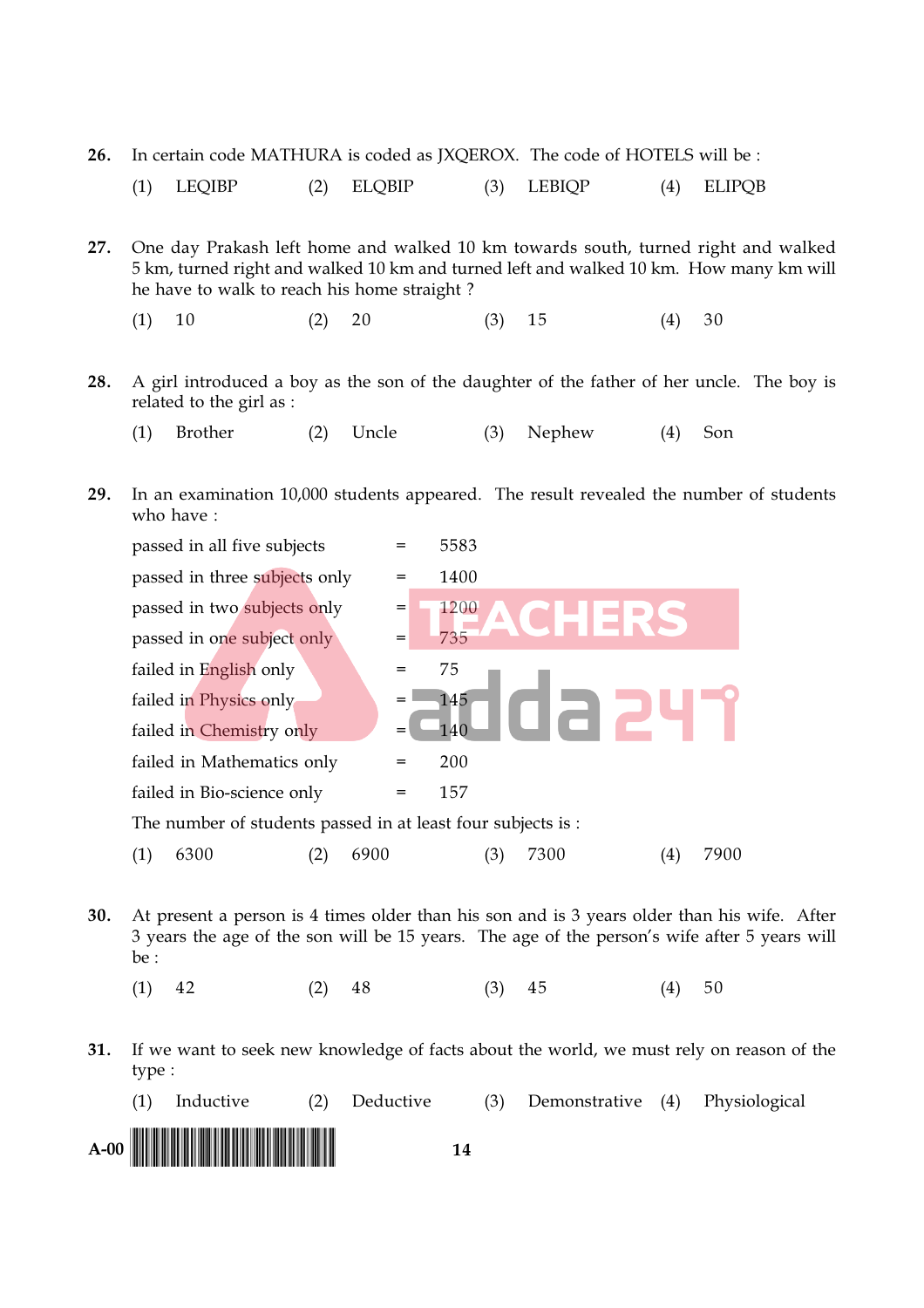- किसी कोड में MATHURA को JXQEROX निरूपित करता है, HOTELS किसके द्वारा निरूपित होता है? 26.
	- $(3)$  LEBIQP  $(4)$  ELIPQB  $(1)$  LEQIBP  $(2)$  ELQBIP

एक दिन प्रकाश घर से जाता है और दक्षिण में 10 कि.मी. चलता है, दाएँ मुडता है और 5 कि.मी. चलता है, दाएँ मुडता 27. है और 10 कि.मी. चलता है और बाएँँ मुडकर 10 कि.मी. चलता है। सीधे अपने घर पहुँचने के लिए उसे कितने कि.मी. चलना पड़ेगा ?

- $(1) 10$ 30  $(2)$ 20  $(3)$ 15  $(4)$
- एक लडकी ने एक लडके का परिचय दिया कि वह उसके अंकल के पिता की बेटी का लडका है, तो लडकी का लडके 28. से रिश्ता हुआ?
	- $(1)$  भाई भतीजा अंकल  $(3)$ बेटा  $(2)$  $(4)$

एक परीक्षा में 10,000 विद्यार्थी बैठे। परीक्षा फल घोषित होने पर विद्यार्थियों की संख्या इस प्रकार है : 29. सभी पाँचों विषयों में सफल होने वालों की संख्या 5583 तीन विषयों में सफल होने वालों की संख्या 1400  $=$ दो विषयों में सफल होने वालों की संख्या 1200 735 एक विषय में सफल होने <mark>वालों की</mark> संख्या केवल अंग्रेजी विषय में असफल होने वालों की संख्या 75 केवल भौतिक विषय में असफल होने वालों क<del>ी संख्या</del> केवल रसायन विषय में असफल होने वालों की संख्या केवल गणित विषय में असफल होने वालों की संख्या 200  $=$ केवल जीव विज्ञान विषय में असफल होने वालों की संख्या  $=$ 157 कम से कम चार विषयों में सफल होने वाले विद्यार्थियों की संख्या होगी :  $(1)$  6300  $(2)$ 6900  $(3)$ 7300 7900  $(4)$ 

- वर्तमान में एक व्यक्ति अपने बेटे से चार गुना बडा है और अपनी पत्नी से 3 साल बडा है, 3 साल के बाद उसके बेटे की 30. आयु 15 साल हो जाएगी। उस व्यक्ति की पत्नी की आयु 5 साल बाद कितनी होगी ?
	- $(1)$  42  $(2)$ 48  $(3)$ 45  $(4)$ 50

यदि हम विश्व के बारे में तथ्यों की नई जानकारी प्राप्त करने की कोशिश करें तो निम्न में से किस प्रकार की तर्क–शक्ति 31. पर भरोसा करें ?

(4) शरीर विज्ञान सम्बन्धी आगमनात्मक निगमनात्मक  $(3)$ प्रदर्शनात्मक  $(1)$  $(2)$ 



15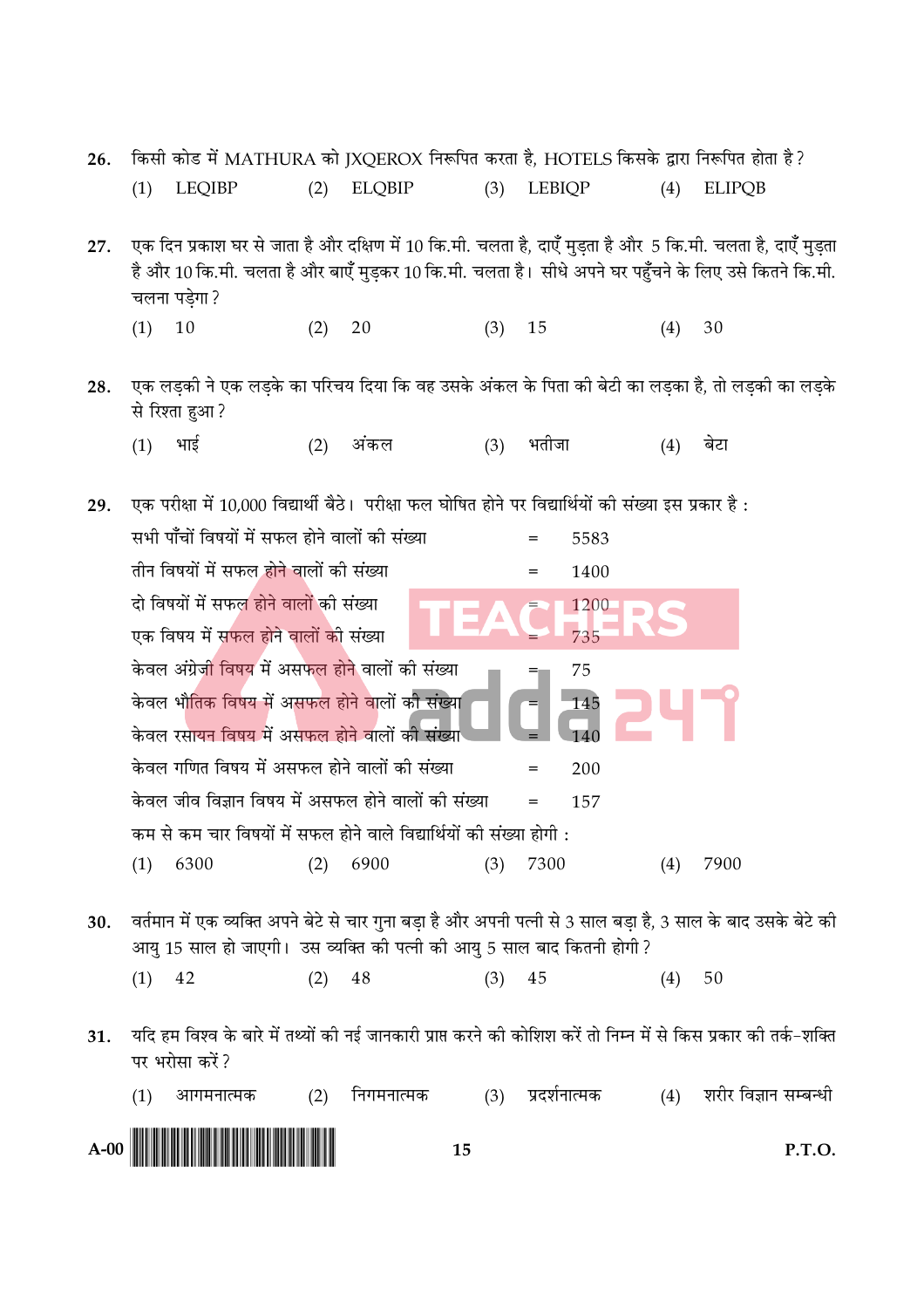- $32.$ A deductive argument is invalid if:
	- Its premises and conclusions are all false  $(1)$
	- $(2)$ Its premises are true but its conclusion is false
	- $(3)$ Its premises are false but its conclusion is true
	- $(4)$ Its premises and conclusions are all true
- Inductive reasoning is grounded on : 33.
	- $(1)$ Integrity of nature (2) Unity of nature
	- $(3)$ Uniformity of nature  $(4)$ Harmony of nature

Among the following statements two are contradictory to each other. Select the correct code 34. that represents them :

### Statements:

- All poets are philosophers.  $(a)$
- $(b)$ Some poets are philosophers.
- Some poets are not philosophers  $(c)$
- $(d)$ No philosopher is a poet.

### Codes:

- (a) and  $(b)$  $(2)$  $(b)$  and  $(c)$  $(1)$  $(a)$  and  $(d)$ (a) and (c)  $(4)$
- Which of the codes given below contains only the **correct** statements? Select the code : 35. **Statements:** 
	- Venn diagram represents the arguments graphically.  $(a)$
	- Venn diagram can enhance our understanding.  $(b)$
	- Venn diagram may be called valid or invalid.  $(c)$
	- $(d)$ Venn diagram is clear method of notation.

### Codes:

- $(a)$ ,  $(b)$  and  $(c)$  $(1)$  $(2)$  $(a)$ ,  $(b)$  and  $(d)$
- $(b)$ ,  $(c)$  and  $(d)$  $(4)$  (a), (c) and (d)  $(3)$
- When the purpose of a definition is to explain the use or to eliminate ambiguity the definition  $36<sub>1</sub>$ is called :

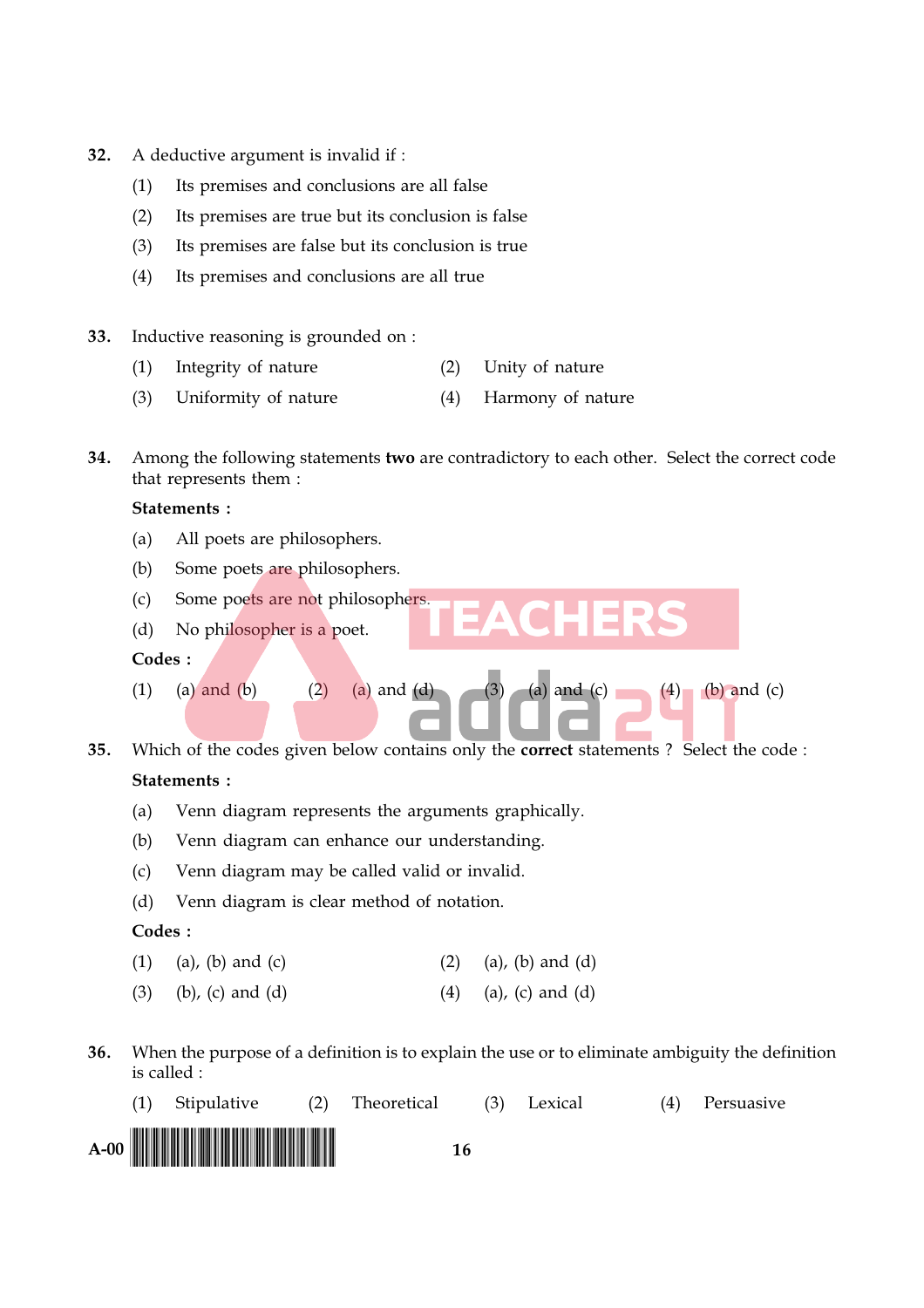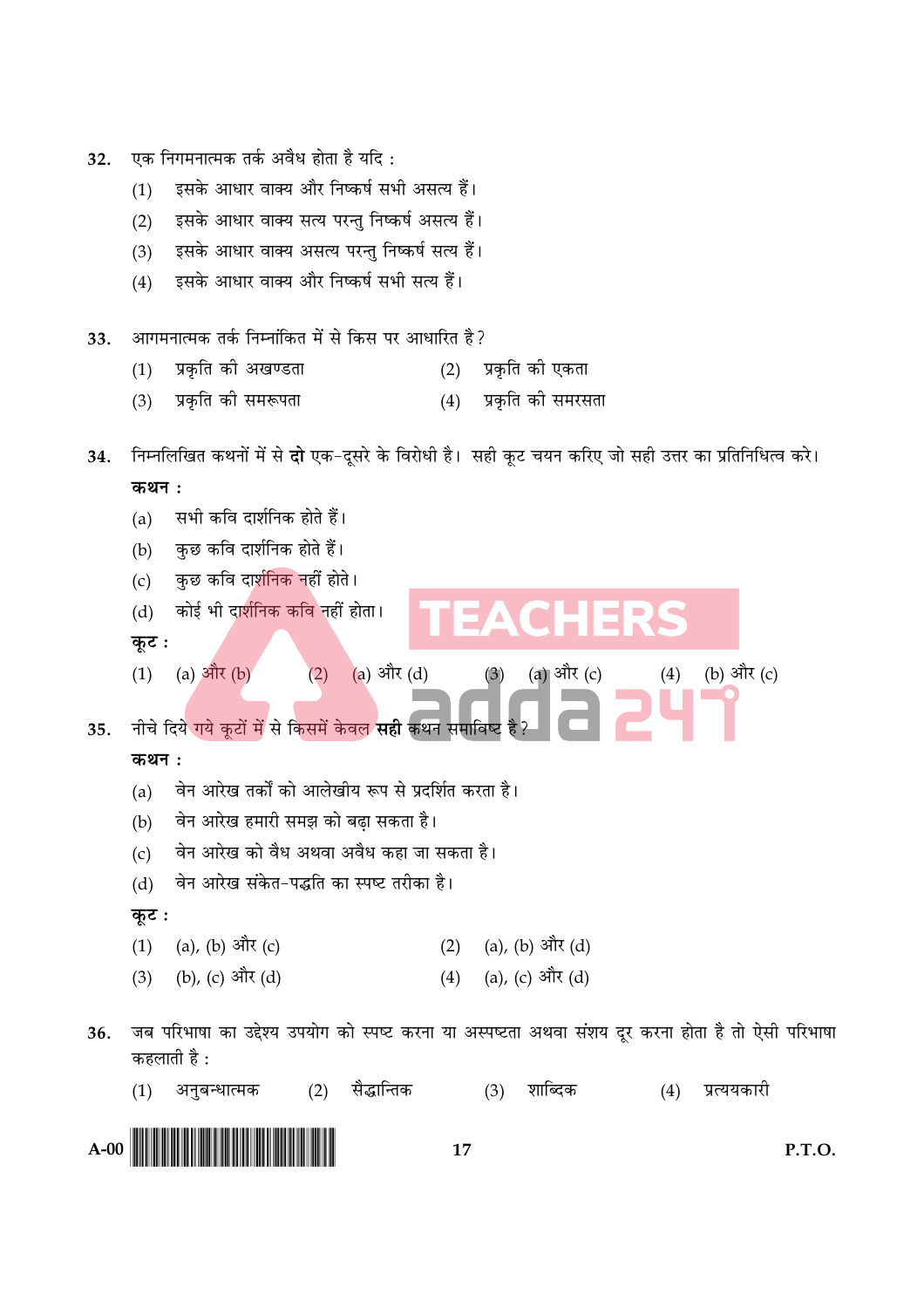# Question numbers 37 to 42 are based on the tabulated data given below :

A company has 20 employees with their age (in years) and salary (in thousand rupees per month) mentioned against each of them:

| S.No. | Age<br>(in years) | <b>Salary</b><br>(in thousand rupees<br>per month) | S.No. | Age<br>(in years) | <b>Salary</b><br>(in thousand rupees<br>per month) |
|-------|-------------------|----------------------------------------------------|-------|-------------------|----------------------------------------------------|
| 1.    | 44                | 35                                                 | 11.   | 33                | 30                                                 |
| 2.    | 32                | 20                                                 | 12.   | 31                | 35                                                 |
| 3.    | 54                | 45                                                 | 13.   | 30                | 35                                                 |
| 4.    | 42                | 35                                                 | 14.   | 37                | 40                                                 |
| 5.    | 31                | 20                                                 | 15.   | 44                | 45                                                 |
| 6.    | 53                | 60                                                 | 16.   | 36                | 35                                                 |
| 7.    | 42                | 50                                                 | 17.   | 34                | 35                                                 |
| 8.    | 51                | 55                                                 | 18.   | 49                | 50                                                 |
| 9.    | 34                | 25                                                 | 19.   | 43                | 45                                                 |
| 10.   | 41                | 30                                                 | 20.   | 45                | 50                                                 |

- 37. Classify the data of age of each employee in class interval of 5 years. Which class interval of 5 years has the maximum average s<mark>ala</mark>ry ?
	- (1)  $35 40$  years (2)  $40 45$  years (3)  $45 50$  years (4)  $50 55$  years
- **38.** What is the frequency (%) in the class interval of 30 35 years ? (1)  $20\%$  (2)  $25\%$  (3)  $30\%$  (4)  $35\%$
- 39. What is the average age of the employees? (1) 40.3 years (2) 38.6 years (3) 47.2 years (4) 45.3 years
- **40.** What is the fraction (%) of employees getting salary  $\geq 40,000$  per month?  $(1)$  45%  $(2)$  50%  $(3)$  35%  $(4)$  32%

41. What is the average salary (in thousand per month) in the age group 40 - 50 years ? (1)  $35$  (2)  $42.5$  (3)  $40.5$  (4)  $36.5$ 

42. What is the fraction of employees getting salary less than the average salary of all the employees?

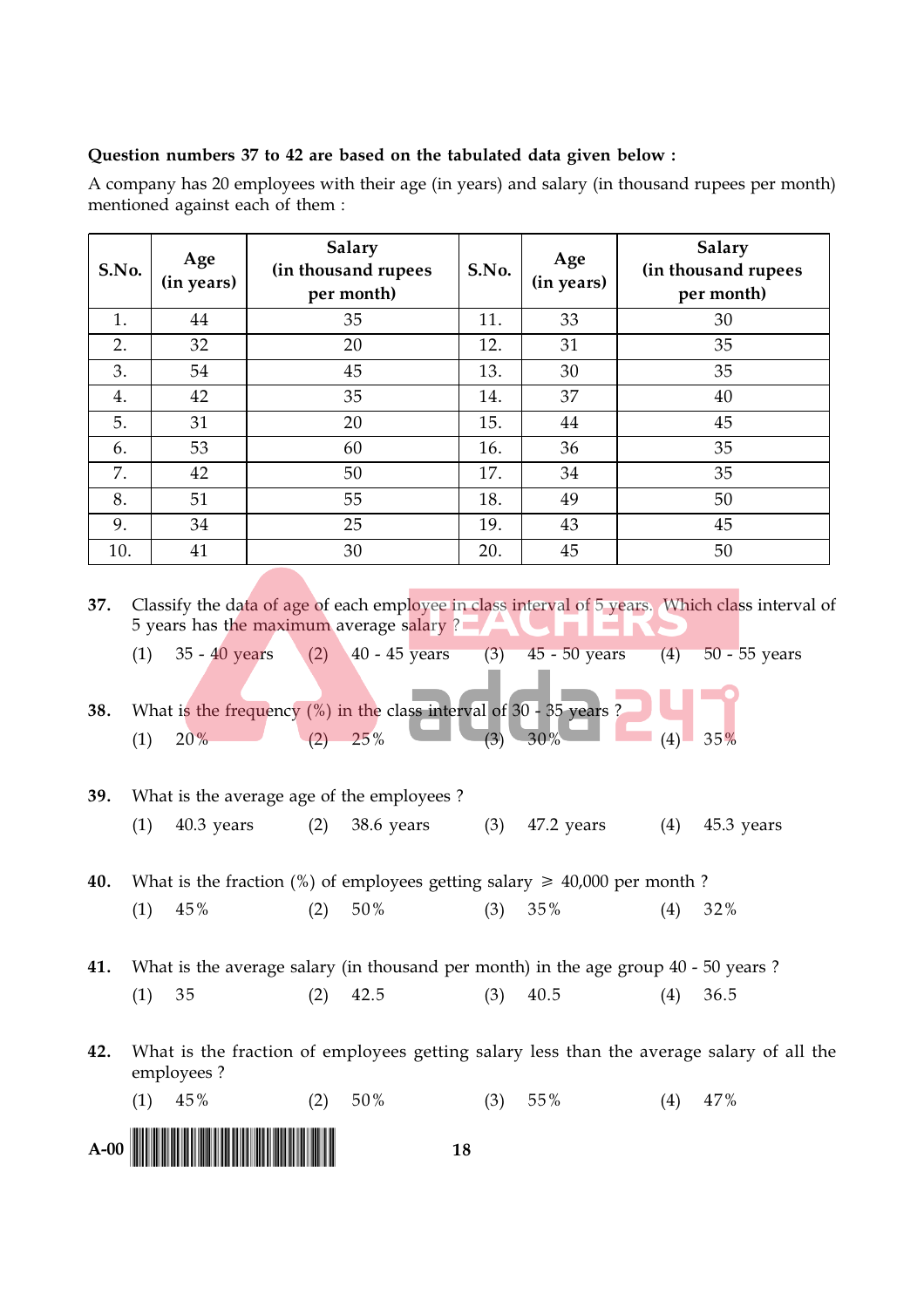# प्रश्न संख्या 37 से 42 तक नीचे दिये गये टेबलीकृत डेटा पर आधारित हैं।

एक कम्पनी में 20 कर्मचारी हैं। उनकी उम्र (वर्षों में) और वेतन (प्रति माह हजार रुपये में) नीचे दिया गया है।

|          | उम्र           | वेतन                       |          | उम्र           | वेतन                       |
|----------|----------------|----------------------------|----------|----------------|----------------------------|
| क्रम सं. | ( वर्षों में ) | (प्रति माह हजार रुपये में) | क्रम सं. | ( वर्षों में ) | (प्रति माह हजार रुपये में) |
| 1.       | 44             | 35                         | 11.      | 33             | 30                         |
| 2.       | 32             | 20                         | 12.      | 31             | 35                         |
| 3.       | 54             | 45                         | 13.      | 30             | 35                         |
| 4.       | 42             | 35                         | 14.      | 37             | 40                         |
| 5.       | 31             | 20                         | 15.      | 44             | 45                         |
| 6.       | 53             | 60                         | 16.      | 36             | 35                         |
| 7.       | 42             | 50                         | 17.      | 34             | 35                         |
| 8.       | 51             | 55                         | 18.      | 49             | 50                         |
| 9.       | 34             | 25                         | 19.      | 43             | 45                         |
| 10.      | 41             | 30                         | 20.      | 45             | 50                         |

| 37.    |     | औसत वेतन प्रदर्शित है ?                                        |     |                                                                               |     |                |     | प्रत्येक कर्मचारी क <mark>ी उम्र के आं</mark> कड़े को 5 वर्ष के अन्तराल के वर्ग में वर्गीकृत करें।  किस वर्ग अन्तराल में अधिकतम |
|--------|-----|----------------------------------------------------------------|-----|-------------------------------------------------------------------------------|-----|----------------|-----|---------------------------------------------------------------------------------------------------------------------------------|
|        | (1) | 35 - 40 वर्ष                                                   | (2) | $40 - 45$ वर्ष                                                                | (3) | $45 - 50$ वर्ष |     | $(4)$ 50 - 55 वर्ष                                                                                                              |
| 38.    | (1) | 30 - 35 वर्षों के वर्ग अन्तराल में आवृत्ति (%) क्या है?<br>20% | (2) | 25%                                                                           | (3) | 30%            | (4) | 35%                                                                                                                             |
| 39.    |     | कर्मचारियों की औसत उम्र क्या है?                               |     |                                                                               |     |                |     |                                                                                                                                 |
|        | (1) | $40.3$ वर्ष                                                    |     | $(2)$ 38.6 वर्ष                                                               |     | (3) 47.2 वर्ष  | (4) | $45.3$ वर्ष                                                                                                                     |
| 40.    |     |                                                                |     | कर्मचारियों का कितना भाग (%) प्रति माह ≥ 40,000 वेतन प्राप्त कर रहा है?       |     |                |     |                                                                                                                                 |
|        | (1) | 45%                                                            | (2) | 50%                                                                           | (3) | 35%            | (4) | 32%                                                                                                                             |
| 41.    |     |                                                                |     | 40 - 50 वर्षों के आयु समूह में औसत वेतन (प्रति माह हजार रुपये में) कितना है ? |     |                |     |                                                                                                                                 |
|        | (1) | 35                                                             | (2) | 42.5                                                                          | (3) | 40.5           | (4) | 36.5                                                                                                                            |
| 42.    |     |                                                                |     | कर्मचारियों का कितना भाग कुल कर्मचारियों के औसत वेतन से कम वेतन लेता है ?     |     |                |     |                                                                                                                                 |
|        | (1) | 45%                                                            | (2) | 50%                                                                           | (3) | 55%            | (4) | 47%                                                                                                                             |
| $A-00$ |     |                                                                |     | 19                                                                            |     |                |     | P.T.O.                                                                                                                          |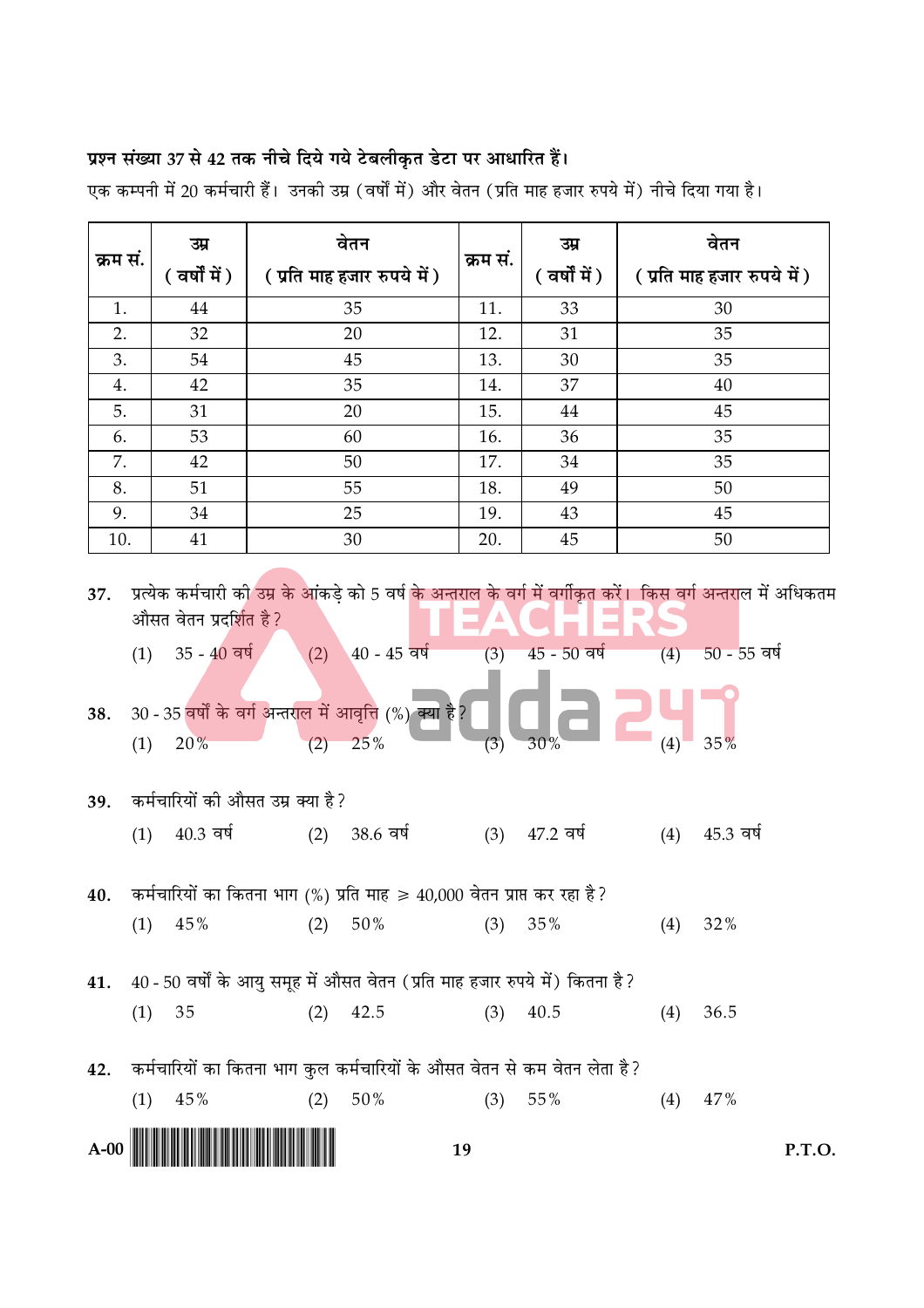| 43. |     | Encoding or scrambling data for transmission across a network is known as :                                |     |                        |     |       |                         |     |             |             |
|-----|-----|------------------------------------------------------------------------------------------------------------|-----|------------------------|-----|-------|-------------------------|-----|-------------|-------------|
|     | (1) | Protection                                                                                                 | (2) | Detection              |     | (3)   | Encryption              | (4) |             | Decryption  |
| 44. |     | Which of the following is not an output device?                                                            |     |                        |     |       |                         |     |             |             |
|     | (1) | Printer                                                                                                    | (2) | Speaker                |     | (3)   | Monitor                 | (4) |             | Keyboard    |
| 45. |     | Which of the following represents one billion characters?                                                  |     |                        |     |       |                         |     |             |             |
|     | (1) | Kilobyte                                                                                                   | (2) | Megabyte               |     | (3)   | Gigabyte                | (4) | Terabyte    |             |
| 46. |     | Which of the following is not open source software?                                                        |     |                        |     |       |                         |     |             |             |
|     | (1) | Internet explorer                                                                                          |     |                        |     | (2)   | Fedora Linux            |     |             |             |
|     | (3) | Open office                                                                                                |     |                        |     | (4)   | Apache HTTP server      |     |             |             |
| 47. |     | Which one of the following represents the binary equivalent of the decimal number 25?                      |     |                        |     |       |                         |     |             |             |
|     | (1) | 10101                                                                                                      | (2) | 01101                  |     | (3)   | 11001                   | (4) | 11011       |             |
| 48. |     | Which is an instant messenger that is used for chatting?                                                   |     |                        |     |       |                         |     |             |             |
|     | (1) | Altavista                                                                                                  | (2) | MAC                    |     | (3)   | Microsoft Office (4)    |     |             | Google Talk |
| 49. |     | In which of the countries per capita use of water is maximum?                                              |     |                        |     |       |                         |     |             |             |
|     |     | <b>USA</b>                                                                                                 |     |                        | (2) |       | European Union          |     |             |             |
|     | (1) |                                                                                                            |     |                        |     |       |                         |     |             |             |
|     | (3) | China                                                                                                      |     |                        | (4) | India |                         |     |             |             |
| 50. |     | India's contribution to total global carbon dioxide emissions is about :                                   |     |                        |     |       |                         |     |             |             |
|     | (1) | $\sim 3\%$                                                                                                 | (2) | $~10^{6}$              |     | (3)   | $\sim 10\%$             | (4) | $\sim 15\%$ |             |
| 51. |     | Two earthquakes A and B happen to be of magnitude 5 and 6 respectively on Richter Scale.                   |     |                        |     |       |                         |     |             |             |
|     |     | The ratio of the energies released $E_B/E_A$ will be approximately :                                       |     |                        |     |       |                         |     |             |             |
|     |     | $(1) \sim 8$                                                                                               |     | $(2) \sim 16$ (3) ~ 32 |     |       | $(4) \sim 64$           |     |             |             |
| 52. |     | Which of the following combinations represent renewable natural resources?                                 |     |                        |     |       |                         |     |             |             |
|     | (1) | Fertile soil, fresh water and natural gas                                                                  |     |                        |     |       |                         |     |             |             |
|     | (2) | Clean air, phosphates and biological diversity                                                             |     |                        |     |       |                         |     |             |             |
|     | (3) | Fishes, fertile soil and fresh water                                                                       |     |                        |     |       |                         |     |             |             |
|     | (4) | Oil, forests and tides                                                                                     |     |                        |     |       |                         |     |             |             |
| 53. |     | In the recently launched Air Quality Index in India, which of the following pollutants is not<br>included? |     |                        |     |       |                         |     |             |             |
|     | (1) | Carbon monoxide                                                                                            |     |                        | (2) |       | Fine particulate matter |     |             |             |
|     | (3) | Ozone                                                                                                      |     |                        | (4) |       | Chlorofluorocarbons     |     |             |             |



 $20\,$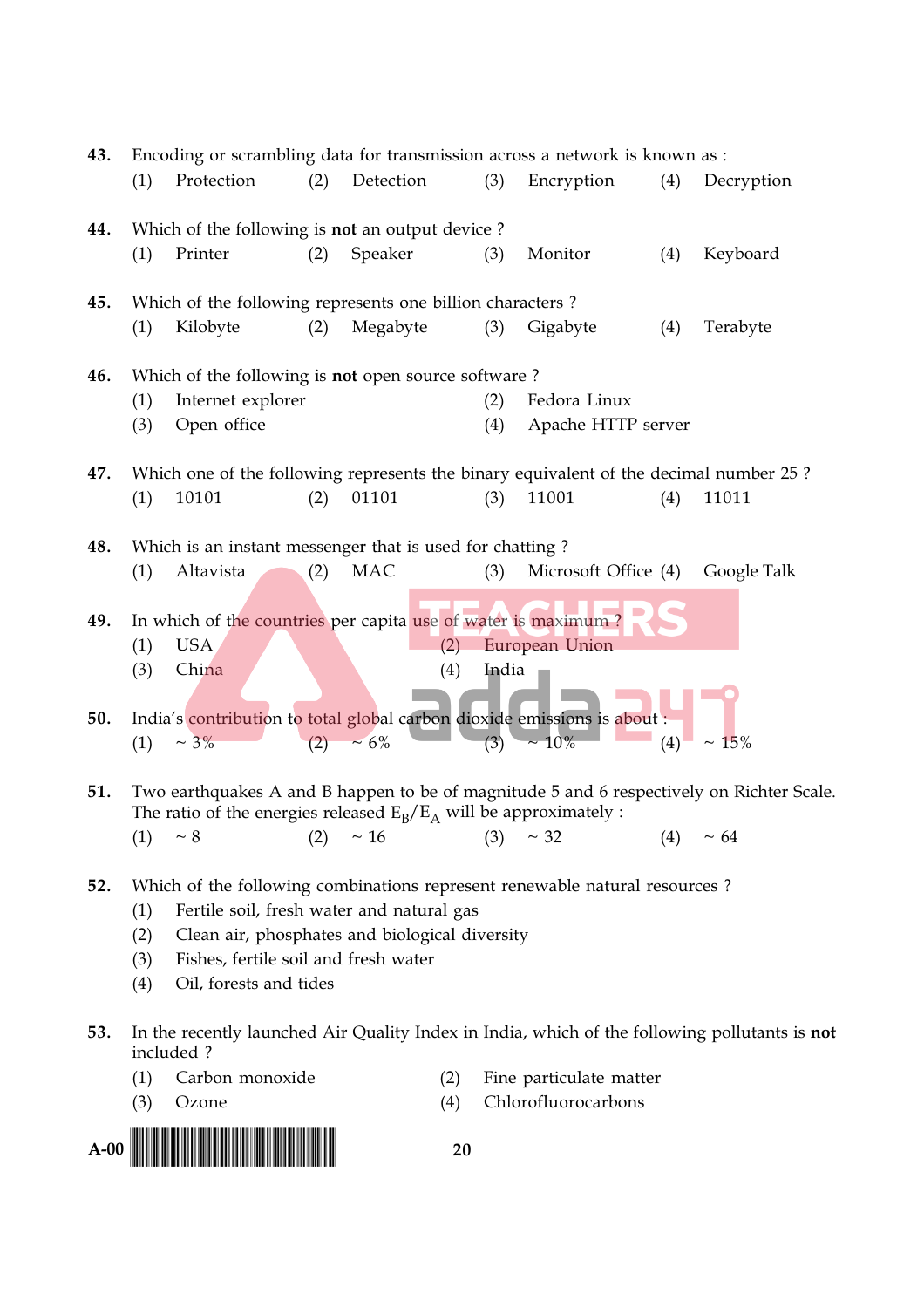| 43.    |          | नेटवर्क के आर-पार ट्रांसमिशन के लिए आंकड़ों को कूटबद्ध करना या गडमड करना क्या कहलाता है ? |     |                                  |     |     |                                        |     |                                                                                                                            |
|--------|----------|-------------------------------------------------------------------------------------------|-----|----------------------------------|-----|-----|----------------------------------------|-----|----------------------------------------------------------------------------------------------------------------------------|
|        | (1)      | सुरक्षा                                                                                   | (2) | अवगमन                            |     | (3) | कोडीकरण                                | (4) | विकोडीकरण                                                                                                                  |
| 44.    |          | निम्नलिखित में से कौन-सी निर्गम युक्ति <b>नहीं</b> है ?                                   |     |                                  |     |     |                                        |     |                                                                                                                            |
|        | (1)      | प्रिंटर                                                                                   | (2) | स्पीकर                           |     | (3) | मॉनीटर                                 | (4) | की-बोर्ड                                                                                                                   |
|        |          |                                                                                           |     |                                  |     |     |                                        |     |                                                                                                                            |
| 45.    |          | निम्नलिखित में से कौन-सी एक अरब अक्षरों का प्रतिनिधित्व करती है?                          |     |                                  |     |     |                                        |     |                                                                                                                            |
|        | (1)      | किलोबाइट                                                                                  | (2) | मेगाबाइट                         |     | (3) | गिगाबाइट                               | (4) | टेराबाइट                                                                                                                   |
| 46.    |          | निम्नलिखित में से कौन निशुल्क स्रोत साफ्टवेयर <b>नहीं</b> है?                             |     |                                  |     |     |                                        |     |                                                                                                                            |
|        | (1)      | इंटरनेट एक्सप्लोरर                                                                        |     |                                  |     | (2) | फेडोरा लाइनैक्स                        |     |                                                                                                                            |
|        | (3)      | ओपन ऑफिस                                                                                  |     |                                  |     | (4) | अपाचे एच टी टी पी सर्वर                |     |                                                                                                                            |
| 47.    |          | निम्नलिखित में से कौन-सी दशमलव संख्या 25 का दोहरा समानार्थी (बाइनरी इक्विलेंट) है?        |     |                                  |     |     |                                        |     |                                                                                                                            |
|        | (1)      | 10101                                                                                     | (2) | 01101                            |     | (3) | 11001                                  | (4) | 11011                                                                                                                      |
|        |          |                                                                                           |     |                                  |     |     |                                        |     |                                                                                                                            |
| 48.    | (1)      | बातचीत (चैटिंग) के लिए कौन-सा इस्टैंट मैसेंजर प्रयुक्त होता है ?<br>अल्टाविस्टा           | (2) | एम ए सी                          |     |     | (3) माइक्रोसॉफ्ट ऑफिस (4)              |     | गूगल टॉक                                                                                                                   |
|        |          |                                                                                           |     |                                  |     |     |                                        |     |                                                                                                                            |
| 49.    |          | किस देश में प्रति व्यक्ति जल उपयोग अधिकतम है? ब्रिटी स्टर्                                |     |                                  |     |     | 33                                     |     |                                                                                                                            |
|        | (1)      | यू.एस.ए.                                                                                  | (2) | <mark>्</mark> र यूरोपियन यूनियन |     | (3) | चीन                                    | (4) | भारत                                                                                                                       |
| 50.    |          | कुल वैश्विक कार्बन डाईऑक्साइड उत्सर्जनों में भारत का योगदान लगभग कितना है? <u>प</u>       |     |                                  |     |     |                                        |     |                                                                                                                            |
|        | (1)      | $\sim 3\%$                                                                                | (2) | $~10^{6}$                        |     | (3) | $\sim 10\%$                            | (4) | $\sim 15\%$                                                                                                                |
| 51.    |          |                                                                                           |     |                                  |     |     |                                        |     | दो भूकंप A और B रिक्टर स्केल पर क्रमश: 5 और 6 परिमाण के आए। उत्सर्जित ऊर्जाओं का अनुपात लगभग                               |
|        |          | $(E_B/E_A)$ कितना होगा ?                                                                  |     |                                  |     |     |                                        |     |                                                                                                                            |
|        | (1)      | $\sim 8$                                                                                  | (2) | $\sim 16$                        |     | (3) | $\sim$ 32                              | (4) | $~\sim 64$                                                                                                                 |
| 52.    |          | निम्नलिखित में से कौन-सा संयोजन नवीकरणीय प्राकृतिक संसाधन प्रकट करता है?                  |     |                                  |     |     |                                        |     |                                                                                                                            |
|        | (1)      | उर्वर मृदा, ताजा जल और प्राकृतिक गैस                                                      |     |                                  |     |     |                                        |     |                                                                                                                            |
|        | (2)      | स्वच्छ वायु, फॉस्फेट्स और जैव विविधता                                                     |     |                                  |     |     |                                        |     |                                                                                                                            |
|        | (3)      | मछलियाँ, उर्वर मृदा और ताजा जल                                                            |     |                                  |     |     |                                        |     |                                                                                                                            |
|        | (4)      | तेल, वन और ज्वार                                                                          |     |                                  |     |     |                                        |     |                                                                                                                            |
| 53.    |          |                                                                                           |     |                                  |     |     |                                        |     | भारत में हाल ही में प्रारम्भ किये गये वायु गुणवत्ता सूचकांक में, निम्नलिखित में से कौनसा प्रदूषक सम्मिलित <b>नहीं</b> किया |
|        | गया है ? |                                                                                           |     |                                  |     |     |                                        |     |                                                                                                                            |
|        | (1)      | कार्बन मोनोक्साइड                                                                         |     |                                  | (2) |     | सूक्ष्म विविक्त (पार्टिक्युलेट) पदार्थ |     |                                                                                                                            |
|        | (3)      | ओजोन                                                                                      |     |                                  | (4) |     | क्लोरोफ्लूरोकार्बन्स                   |     |                                                                                                                            |
|        |          |                                                                                           |     |                                  |     |     |                                        |     |                                                                                                                            |
| $A-00$ |          |                                                                                           |     |                                  | 21  |     |                                        |     | P.T.O.                                                                                                                     |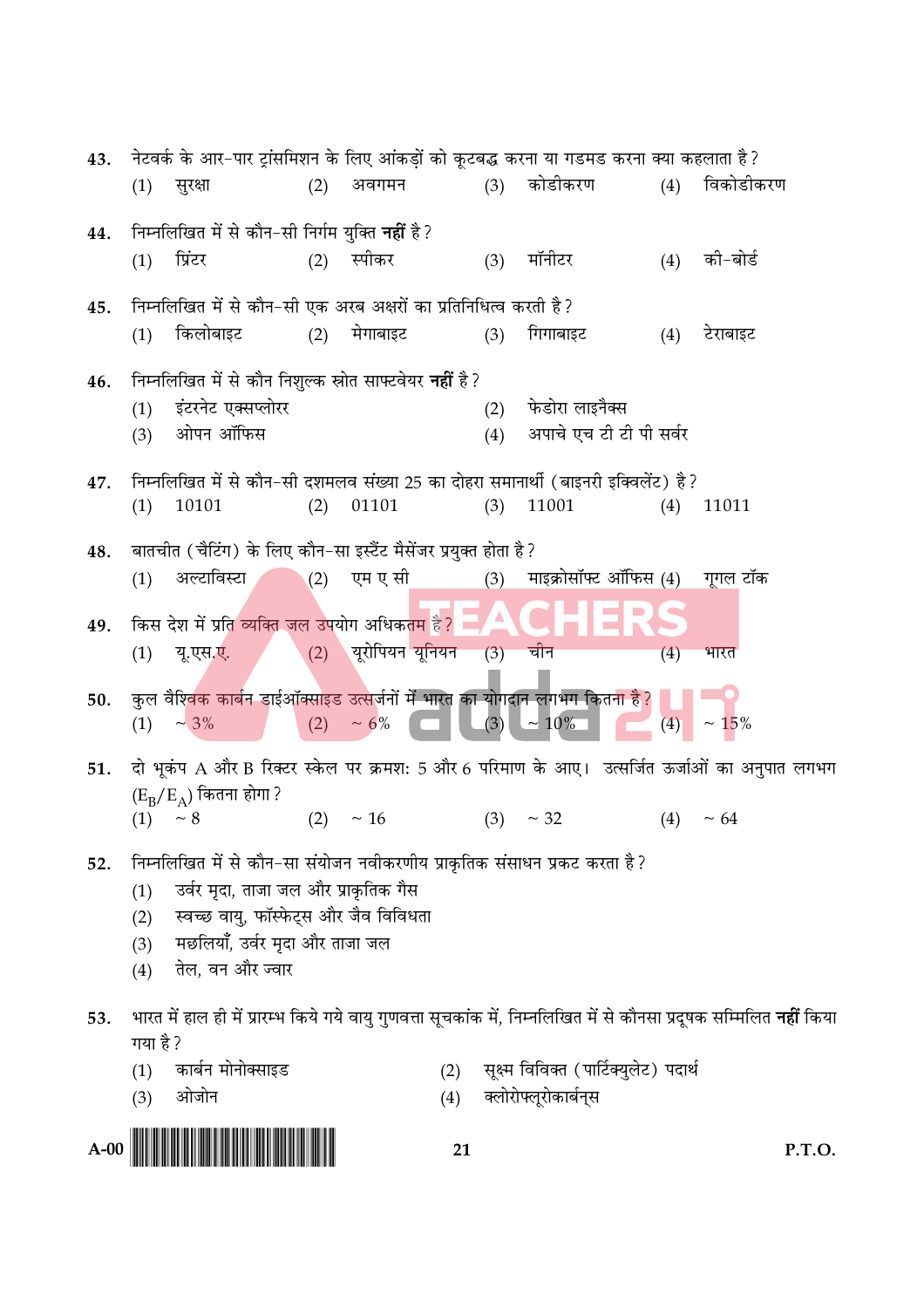| 54. | The factors which are most important in determining the impact of anthropogenic activities<br>on environment are : |                                                                                    |     |                        |         |     |                        |                       |                                                                                                |
|-----|--------------------------------------------------------------------------------------------------------------------|------------------------------------------------------------------------------------|-----|------------------------|---------|-----|------------------------|-----------------------|------------------------------------------------------------------------------------------------|
|     | (1)                                                                                                                | Population, affluence per person, land available per person                        |     |                        |         |     |                        |                       |                                                                                                |
|     | (2)                                                                                                                | Population, affluence per person and the technology used for exploiting resources  |     |                        |         |     |                        |                       |                                                                                                |
|     | (3)                                                                                                                | Atmospheric conditions, population and forest cover                                |     |                        |         |     |                        |                       |                                                                                                |
|     | (4)                                                                                                                | Population, forest cover and land available per person                             |     |                        |         |     |                        |                       |                                                                                                |
|     |                                                                                                                    |                                                                                    |     |                        |         |     |                        |                       |                                                                                                |
| 55. |                                                                                                                    | The session of the parliament is summoned by :                                     |     |                        |         |     |                        |                       |                                                                                                |
|     | (1)                                                                                                                | The President                                                                      |     |                        |         |     |                        |                       |                                                                                                |
|     | (2)                                                                                                                | The Prime Minister                                                                 |     |                        |         |     |                        |                       |                                                                                                |
|     | (3)                                                                                                                | The Speaker of the Lok Sabha                                                       |     |                        |         |     |                        |                       |                                                                                                |
|     | (4)                                                                                                                | The Speaker of the Lok Sabha and the Chairman of the Rajya Sabha                   |     |                        |         |     |                        |                       |                                                                                                |
|     |                                                                                                                    |                                                                                    |     |                        |         |     |                        |                       |                                                                                                |
| 56. |                                                                                                                    | Civil Service Day is celebrated in India on :                                      |     |                        |         |     |                        |                       |                                                                                                |
|     | (1)                                                                                                                | $21st$ April                                                                       | (2) | 24 <sup>th</sup> April |         | (3) | $21st$ June            | (4)                   | 7 <sup>th</sup> July                                                                           |
|     |                                                                                                                    |                                                                                    |     |                        |         |     |                        |                       |                                                                                                |
| 57. |                                                                                                                    | The South Asia University is situated in the city of :                             |     |                        |         |     |                        |                       |                                                                                                |
|     | (1)                                                                                                                | Colombo                                                                            | (2) | Dhaka                  |         | (3) | New Delhi              | (4)<br>$\blacksquare$ | Kathmandu                                                                                      |
|     |                                                                                                                    |                                                                                    |     |                        |         |     |                        |                       |                                                                                                |
| 58. |                                                                                                                    | The University Grants Commission was established with which of the following aims? |     |                        |         |     |                        |                       |                                                                                                |
|     | (a)                                                                                                                | Promotion of research and development in higher education                          |     |                        |         |     |                        |                       |                                                                                                |
|     | (b)                                                                                                                | Identifying and sustaining institutions of potential learning                      |     |                        |         |     |                        |                       |                                                                                                |
|     | (c)                                                                                                                | Capacity building of teachers                                                      |     |                        |         |     |                        |                       |                                                                                                |
|     | (d)                                                                                                                | Providing autonomy to each and every higher educational institution in India       |     |                        |         |     |                        |                       |                                                                                                |
|     |                                                                                                                    | Select the correct answer from the codes given below :                             |     |                        |         |     |                        |                       |                                                                                                |
|     |                                                                                                                    | (1) (a), (b), (c) and (d) (2) (a), (b) and (c)                                     |     |                        |         |     |                        |                       |                                                                                                |
|     | (3)                                                                                                                | $(b)$ , $(c)$ and $(d)$                                                            |     |                        |         |     | $(4)$ (a), (b) and (d) |                       |                                                                                                |
| 59. |                                                                                                                    |                                                                                    |     |                        |         |     |                        |                       | The Gross Enrolment Ratio (GER) in institutions of higher education in India at present (2015) |
|     |                                                                                                                    | is about :                                                                         |     |                        |         |     |                        |                       |                                                                                                |
|     | (1)                                                                                                                | 8 percent                                                                          | (2) | 12 percent             |         | (3) | 19 percent             | (4)                   | 23 percent                                                                                     |
| 60. |                                                                                                                    | The total number of central universities in India in April 2015 was :              |     |                        |         |     |                        |                       |                                                                                                |
|     | (1)                                                                                                                | 08                                                                                 | (2) | 14                     |         | (3) | 27                     | (4)                   | 43                                                                                             |
|     |                                                                                                                    |                                                                                    |     |                        |         |     |                        |                       |                                                                                                |
|     |                                                                                                                    |                                                                                    |     |                        | $-000-$ |     |                        |                       |                                                                                                |
|     |                                                                                                                    |                                                                                    |     |                        |         |     |                        |                       |                                                                                                |

 $A-OO$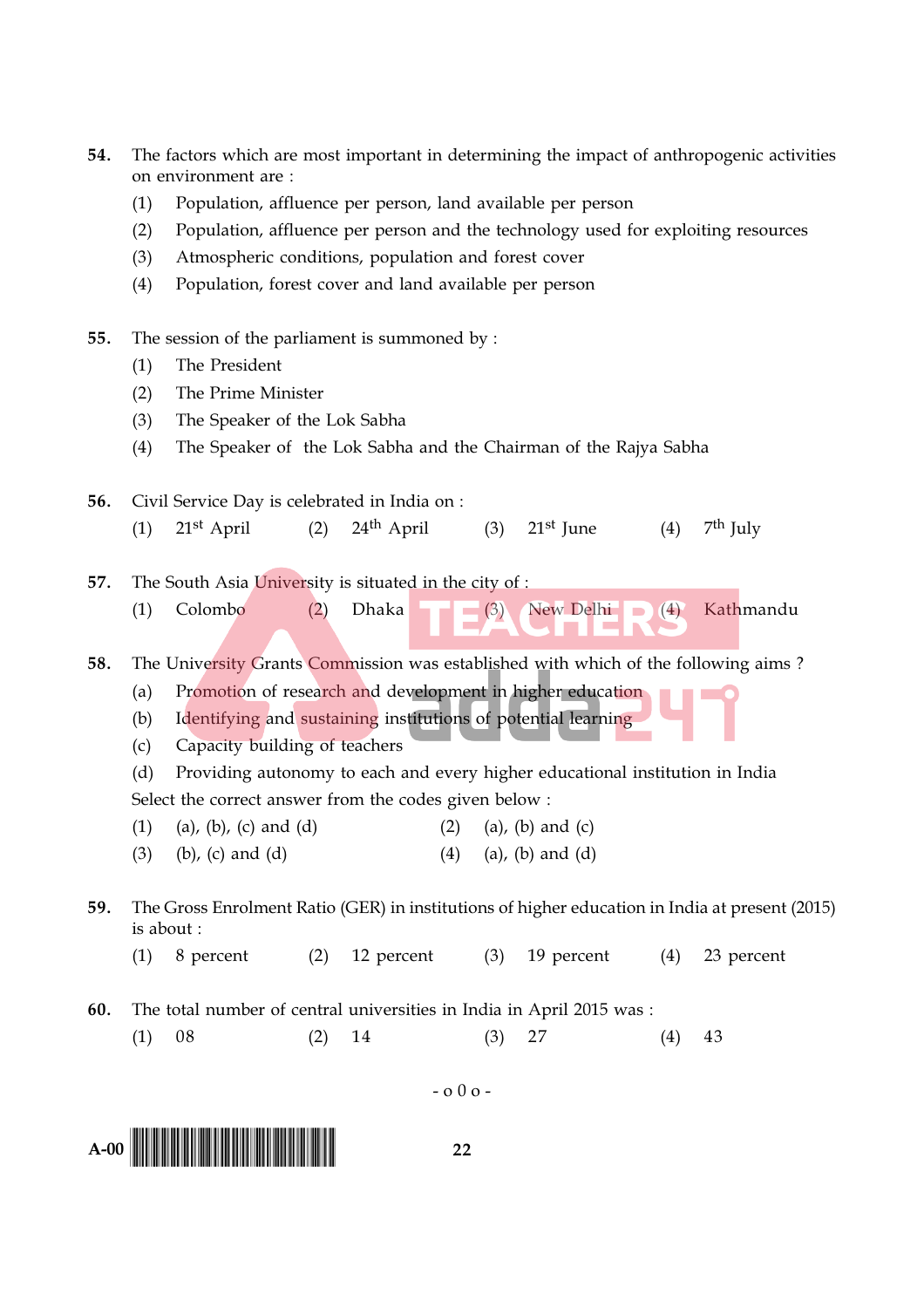| 54.    | पर्यावरण पर मानवोद्भविक क्रियाओं का प्रभाव निर्धारित करने में कौनसा कारक सर्वाधिक महत्वपूर्ण है ?                     |  |  |  |  |  |  |  |  |
|--------|-----------------------------------------------------------------------------------------------------------------------|--|--|--|--|--|--|--|--|
|        | जनसंख्या, प्रति व्यक्ति धनाढ्यता, प्रति व्यक्ति भूमि उपलब्धता<br>(1)                                                  |  |  |  |  |  |  |  |  |
|        | जनसंख्या, प्रति व्यक्ति धनाढ्यता और संसाधनों का दोहन करने के लिये उपयोग की जाने वाली प्रौद्योगिकी<br>(2)              |  |  |  |  |  |  |  |  |
|        | वायुमंडलीय स्थितियाँ, जनसंख्या और वनाच्छादन<br>(3)                                                                    |  |  |  |  |  |  |  |  |
|        | जनसंख्या, वनाच्छादन और प्रति व्यक्ति भूमि उपलब्धता<br>(4)                                                             |  |  |  |  |  |  |  |  |
|        |                                                                                                                       |  |  |  |  |  |  |  |  |
| 55.    | संसद का सत्र निम्नांकित में से किसके द्वारा आहूत किया जाता है ?                                                       |  |  |  |  |  |  |  |  |
|        | राष्ट्रपति<br>(1)                                                                                                     |  |  |  |  |  |  |  |  |
|        | प्रधानमंत्री<br>(2)                                                                                                   |  |  |  |  |  |  |  |  |
|        | लोकसभा का स्पीकर<br>(3)                                                                                               |  |  |  |  |  |  |  |  |
|        | लोकसभा का स्पीकर व राज्यसभा का सभापति<br>(4)                                                                          |  |  |  |  |  |  |  |  |
| 56.    | भारत में सिविल सर्विस दिवस मनाया जाता है :                                                                            |  |  |  |  |  |  |  |  |
|        | 21 अप्रैल को<br>(2) 24 अप्रैल को<br>21 जून को<br>7 जुलाई को<br>(3)<br>(4)<br>(1)                                      |  |  |  |  |  |  |  |  |
|        |                                                                                                                       |  |  |  |  |  |  |  |  |
| 57.    | द साउथ एशिया यूनिवर्सिटी निम्नांकित में से किस शहर में अवस्थित है?                                                    |  |  |  |  |  |  |  |  |
|        | $\sqrt{\pi}$ ई दिल्ली $\boxed{\phantom{1}}$<br>कोलम्बो<br>(4)<br>(3)<br>(1)<br>काठमाण्डू<br>ढाका<br>(2)               |  |  |  |  |  |  |  |  |
|        |                                                                                                                       |  |  |  |  |  |  |  |  |
| 58.    | विश्वविद्यालय अनुदान आयो <mark>ग को नि</mark> म्नांकित में से किन उद्देश्यों के लिए गठित किया गया था ?                |  |  |  |  |  |  |  |  |
|        | अनुसंधान के उन्नयन और उच्च शिक्षा के विकास के लिए<br>(a)                                                              |  |  |  |  |  |  |  |  |
|        | संभावनाशील अधिगम वाले संस्थानों की पहचान एवं उन्हें उसी रूप में बनाए रखने के लिए<br>(b)<br>शिक्षकों का क्षमता निर्माण |  |  |  |  |  |  |  |  |
|        | (c)<br>भारत को उच्च शिक्षा क्षेत्र को प्रत्येक संस्था को स्वायत्तता प्रदान करने के लिए<br>(d)                         |  |  |  |  |  |  |  |  |
|        | निम्नांकित कूट की सहायता से सही उत्तर का चयन कीजिए :                                                                  |  |  |  |  |  |  |  |  |
|        | (1) (a), (b), (c) और (d) (2) (a), (b) और (c)                                                                          |  |  |  |  |  |  |  |  |
|        | (b), (c) और (d)<br>$(4)$ (a), (b) और (d)<br>(3)                                                                       |  |  |  |  |  |  |  |  |
|        |                                                                                                                       |  |  |  |  |  |  |  |  |
| 59.    | वर्तमान (2015) में भारत की उच्च शिक्षण संस्थाओं में सकल नामांकन अनुपात (GER) लगभग क्या है?                            |  |  |  |  |  |  |  |  |
|        | आठ (8) प्रतिशत (2) बारह (12) प्रतिशत (3) उन्नीस (19) प्रतिशत (4) तेईस (23) प्रतिशत<br>(1)                             |  |  |  |  |  |  |  |  |
|        |                                                                                                                       |  |  |  |  |  |  |  |  |
| 60.    | अप्रैल 2015 में भारत में कुल केन्द्रीय विश्वविद्यालय थे :                                                             |  |  |  |  |  |  |  |  |
|        | 08<br>(2)<br>14<br>(1)<br>(3)<br>(4)<br>43<br>27                                                                      |  |  |  |  |  |  |  |  |
|        | $-000 -$                                                                                                              |  |  |  |  |  |  |  |  |
|        |                                                                                                                       |  |  |  |  |  |  |  |  |
| $A-00$ | 23<br>P.T.O.                                                                                                          |  |  |  |  |  |  |  |  |